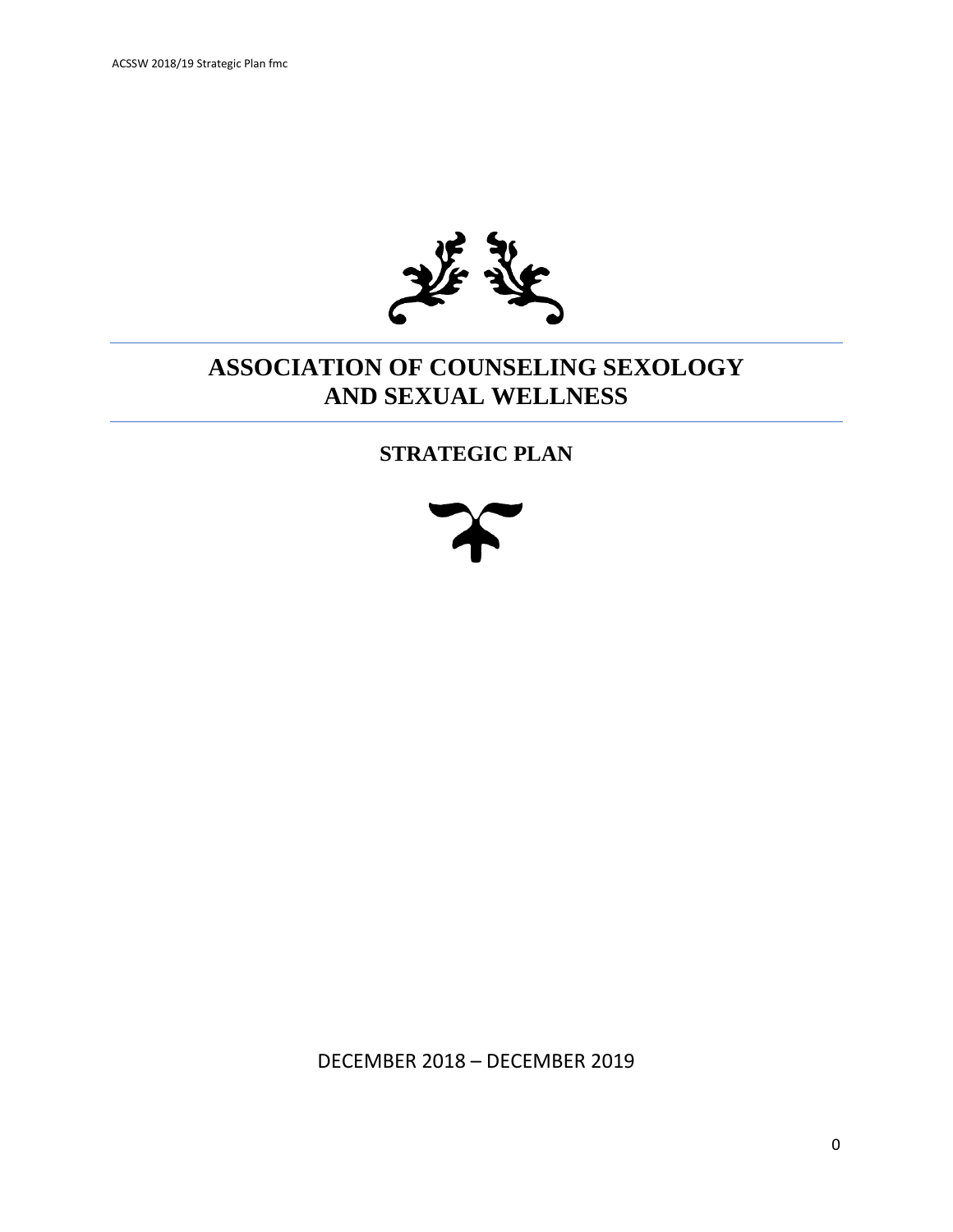# **TABLE OF CONTENTS**

**Executive Summary**

**Organizational Description**

**Mission, Vision & Values**

**Association of Counseling Sexology and Sexual Wellness By-Laws**

**Goals & Strategies**

**Appendices**

- A ACSSW History and Time Line
- B Committees
- C Operating Budget and Financial Reports
- D Leadership Positions in ACSSW 2018/2019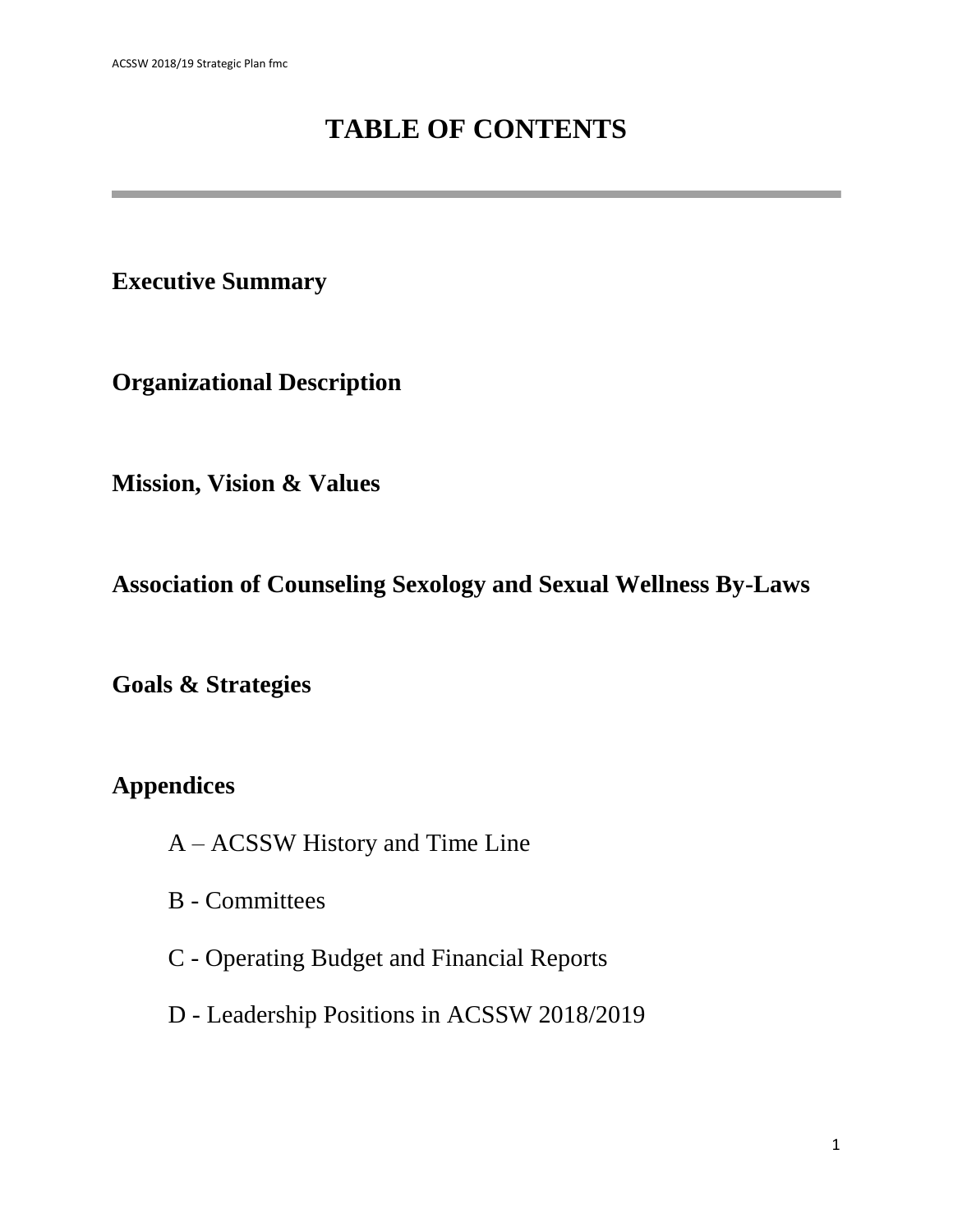# **Executive Summary**

The Association of Counseling Sexology and Sexual Wellness "ACSSW" is an organization comprised of professional counselors, counselor students and educators committed to the promotion of sexuality competency and sexual wellness in the counseling profession and wider community. It is a new organization which was established in 2017 with the first official introductory meeting hosted at the American Counseling Association Conference in Atlanta, Georgia. At that meeting the executive board presenting an overview of the organization; the mission and goals for the future. The strategic plan presented in this document includes a description of the organization along with the mission statement and vision. Specific goals and strategies are listed as well as the time line for the upcoming year. Additionally, the five committees are described along with targeted goals consistent with the organizations mission and goals.

## **Organizational Description**

The Association of Counseling Sexology and Sexual Wellness is an organization with a member ship of professional counselors, counselor students and educators with the primary mission of providing education and research related to sexuality and sexual wellness and promotion of increased competency in the counseling field to improve standards and delivery of sexuality counseling services provided to clients and communities with a goal of enhancing overall wellness. Included in the commitment to the understanding of sexuality is recognition of the complexity of sexuality as it relates to all aspects of an individual inclusive of age, race, ethnicity, religion, sex, gender and gender expression, socioeconomic status, physical and mental health and abilities, and how the intersection of those varying identities impacts sexuality.

# **Mission Statement/What We Do**

The mission of ACSSW is to promote recognition of sexuality as a central aspect of being human that includes the intersection of intrapersonal and interpersonal influences on sexual expression and experiences. ACSSW asserts that sexuality is a necessary component of every person's overall wellness to be supported and included in the counseling process in order to:

- promote greater awareness and understanding of sexuality, defined by the World Health Organization as:
	- $\circ$  "... a central aspect of being human throughout life encompasses sex, gender identities and roles, sexual orientation, eroticism, pleasure, intimacy and reproduction. Sexuality is experienced and expressed in thoughts, fantasies, desires, beliefs, attitudes, values, behaviours, practices, roles and relationships.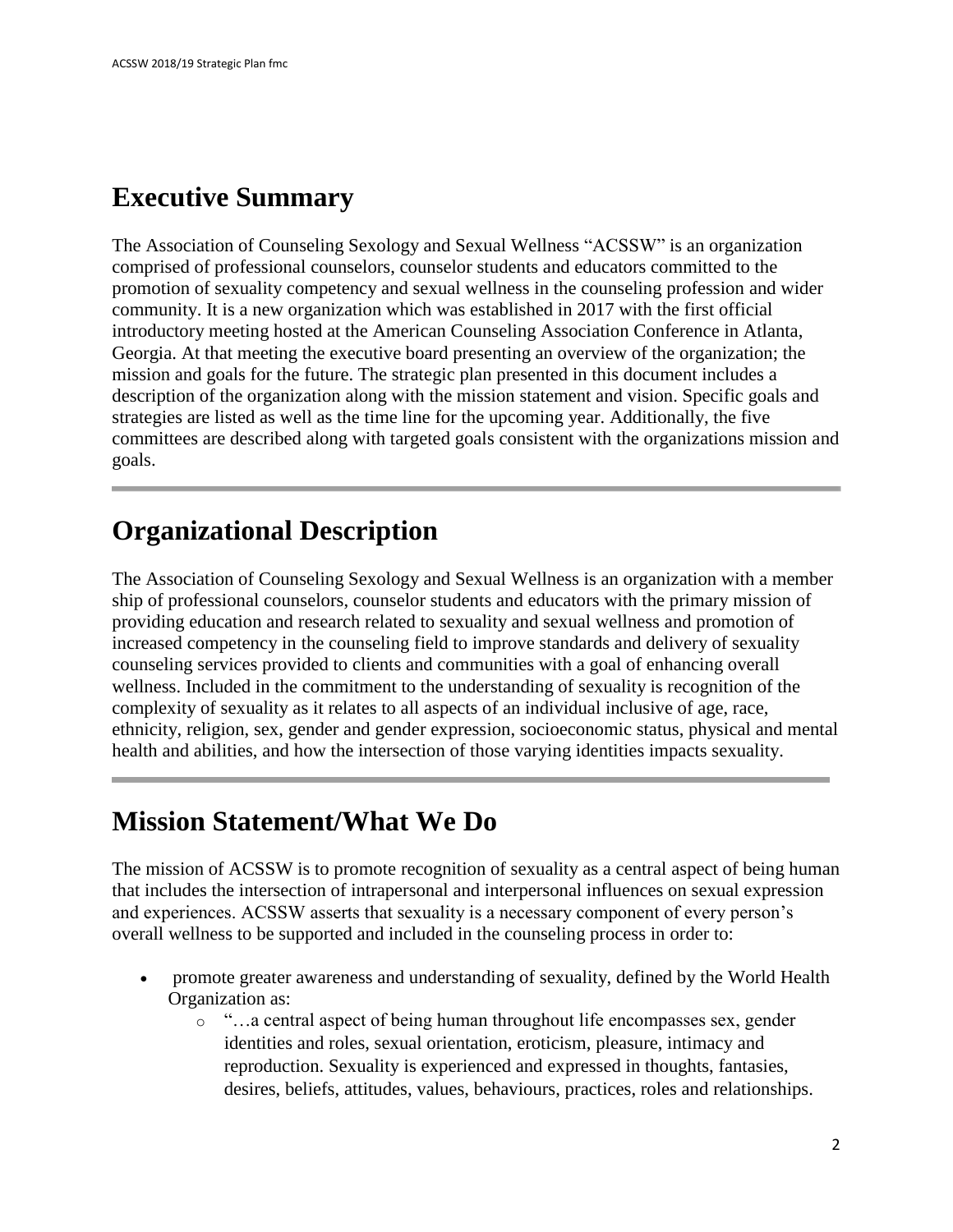While sexuality can include all of these dimensions, not all of them are always experienced or expressed. Sexuality is influenced by the interaction of biological, psychological, social, economic, political, cultural, legal, historical, religious and spiritual factors." *(WHO, 2006a)*

- promote greater awareness and understanding of sexual wellness, while respecting diversity in sexual expression as well as the taking into consideration of the intersection of age, race, ethnicity, religion, socioeconomic status, sex, gender and gender expression, mental and physical health and abilities, defined as:
	- o The unique, subjective experience of physical, emotional, mental and social wellbeing in relation to sexuality essential to overall wellness. While sexual wellness can include the absence of disease, dysfunction, or infirmity, the holistic and subjective nature of sexual wellness extends beyond one's physical health status to include a positive and respectful approach to sexuality and sexual relationships, as well as the possibility of having pleasurable and safe sensual experiences, free of coercion, discrimination, and violation. Sexual wellness encompasses diversity in both expression and influences, respecting, protecting, and fulfilling the sexual rights of all persons.
- improve standards and delivery of sexuality counseling services provided to clients and communities with a goal of enhancing overall wellness.
- produce scientific, educational, and professional materials with the purpose of raising the standards of practice for all who address sexuality in the counseling process.
- develop, implement, and foster interest in counseling-related social justice, scientific, and educational programs designed to contribute to awareness and advocacy for all persons' rights to sexual wellness.

# **Vision Statement/Our Impact**

Professional counselors and other mental health professionals will be trained to respond to clients' needs related to their sexuality and promote greater awareness and understanding of sexual wellness, while respecting diversity in sexual expression while taking into consideration each individual's intersecting identities, through research, education, and training.

# **Values Statement**

ACSSW is a professional association that empowers diverse individuals, families, and groups to access wellness, education, and research related to sexuality. ACSSW is an educational, scientific, and professional association whose members are counseling students, professional counselors, and counselor educators. The values that ACSSW hold are consistent with the values of ACA which include: diversity, equity, and inclusion; integrity; proactive leadership;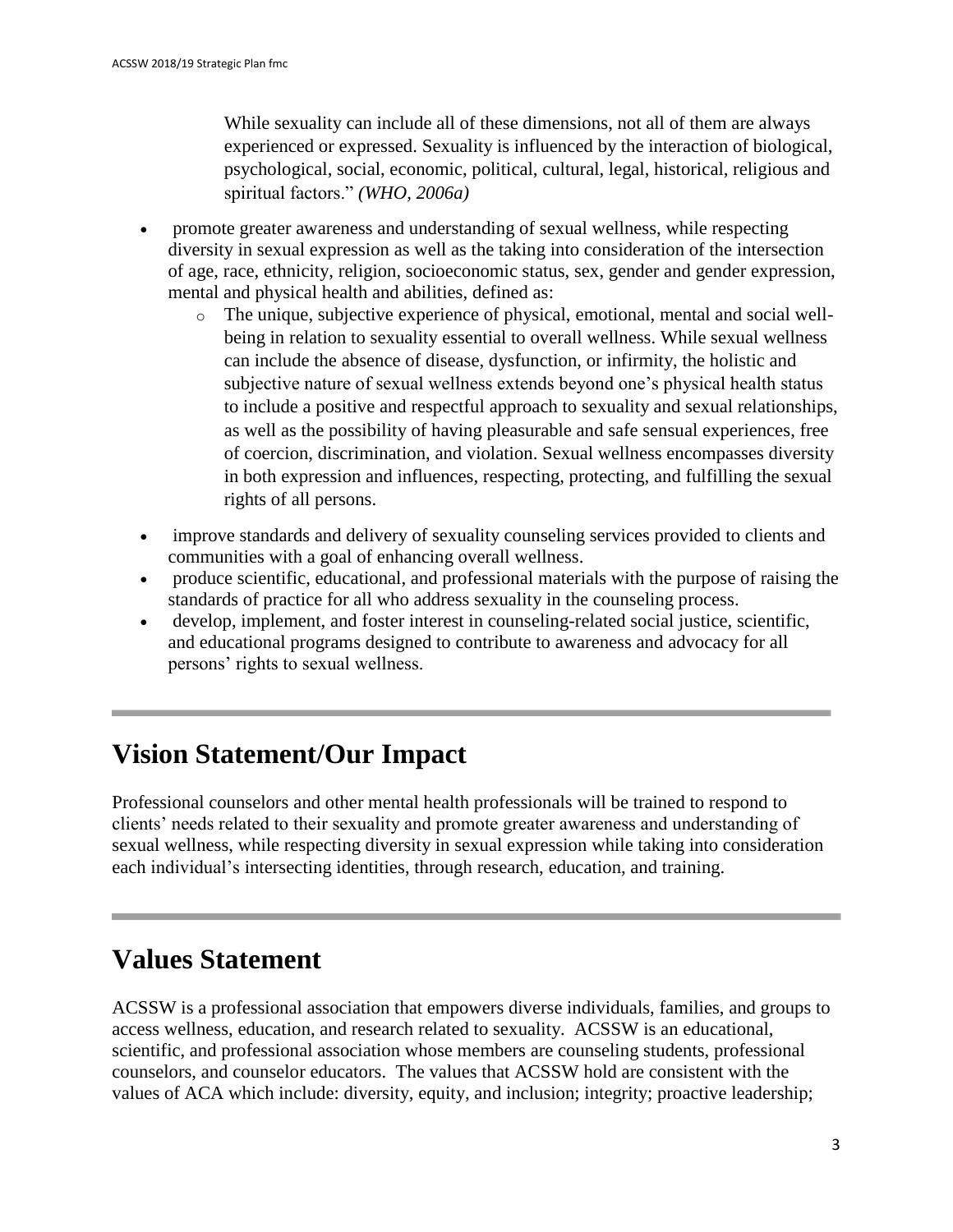professional community and relationships; scientific practice and knowledge; social justice and empowerment.

## **Association of Counseling Sexology and Sexual Wellness (ACSSW)**

## **By-Laws**

ARTICLE I: NAME, AFFILIATION, AND MISSION

SECTION 1: NAME

The name of the Association shall be the Association of Counseling Sexology and Sexual Wellness, hereinafter referred to as ACSSW.

SECTION 2: AFFILIATION

ACSSW is an independent organization with membership comprised of counselors, counselor students and educators, therefore, adheres to professional code of ethics as it relates to the counseling profession.

SECTION 3: MISSION

The mission of ACSSW is to promote sexuality as a central aspect of being human that includes the intersection of intrapersonal and interpersonal influences, such as age, race, ethnicity, sex, gender and gender expression, religion, mental and physical health and abilities, and socioeconomic status on sexual expression and experiences. ACSSW asserts that sexuality is a necessary component of every person's overall wellness to be supported and included in the counseling process in order to:

- promote greater awareness and understanding of sexuality, defined by the World Health Organization as:
	- o "…a central aspect of being human throughout life encompasses sex, gender identities and roles, sexual orientation, eroticism, pleasure, intimacy and reproduction. Sexuality is experienced and expressed in thoughts, fantasies, desires, beliefs, attitudes, values, behaviours, practices, roles and relationships. While sexuality can include all of these dimensions, not all of them are always experienced or expressed. Sexuality is influenced by the interaction of biological, psychological, social, economic, political, cultural, legal, historical, religious and spiritual factors." *(WHO, 2006a)*
- promote greater awareness and understanding of sexual wellness, while respecting diversity in sexual expression, defined as:
	- o The unique, subjective experience of physical, emotional, mental and social wellbeing in relation to sexuality essential to overall wellness. While sexual wellness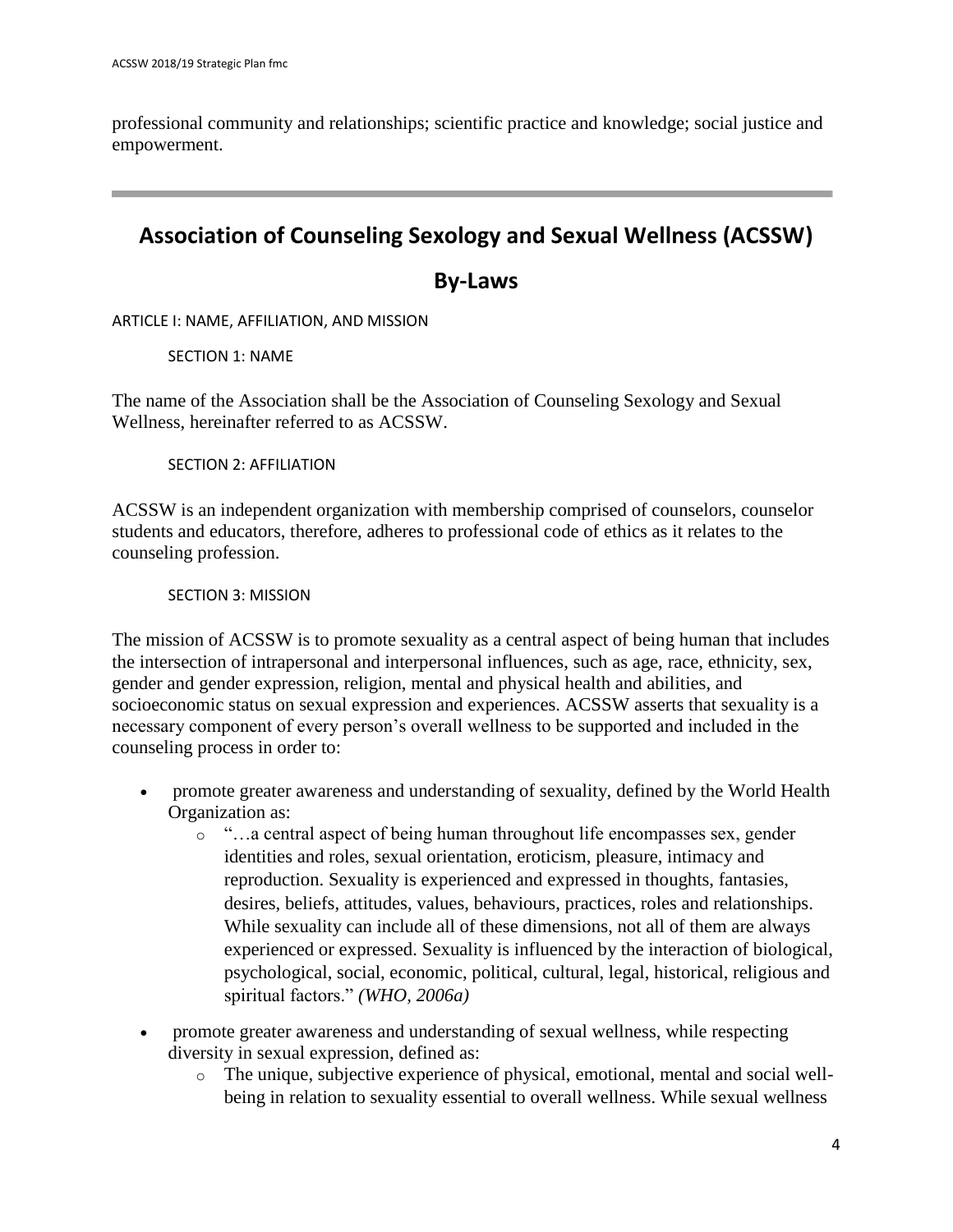can include the absence of disease, dysfunction, or infirmity, the holistic and subjective nature of sexual wellness extends beyond one's physical health status to include a positive and respectful approach to sexuality and sexual relationships, as well as the possibility of having pleasurable and safe sensual experiences, free of coercion, discrimination, and violation. Sexual wellness encompasses diversity in both expression and influences, respecting, protecting, and fulfilling the sexual rights of all persons.

- o The intersection of all aspects of each individual's identities inclusive of age, race, ethnicity, religion, sex, gender and gender expression, physical and mental health and abilities, and socioeconomic status and the influence those identities has on sexual expression and understanding.
- improve standards and delivery of sexuality counseling services provided to clients and communities with a goal of enhancing overall wellness.
- produce scientific, educational, and professional materials with the purpose of raising the standards of practice for all who address sexuality in the counseling process.
- develop, implement, and foster interest in counseling-related social justice, scientific, and educational programs designed to contribute to awareness and advocacy for all persons' rights to sexual wellness.

#### ARTICLE II: MEMBERSHIP

#### SECTION 1: CLASSES OF MEMBERSHIP

- Membership in ACSSW will include counseling graduate students, counselors, and counseling educators.
- Membership shall be individual.
- There shall be five classes of voting membership: Professional, Regular, New Professional, Student, and Retired.
- Professional members shall hold a master's degree or higher in counseling or a closely related field from a college or university that was accredited when the degree was awarded by one of the regional accrediting bodies recognized by the Council for Higher Education Accreditation. Professional members must present proof of academic credentials upon request.
- Regular members shall include persons whose interests and activities are consistent with those of ACSSW, but who are not qualified for Professional membership.
- New Professional members shall include individuals who have graduated in the past 12 months. This status can be held for only one year.
- Student members shall include persons who are enrolled at least half-time in a college or university program.
- Retired members shall include current Professional or Regular members who are retired from the counseling profession and have been active ACSSW members for the past 5 consecutive years.
- All ACSSW members must agree to abide by the ACA Code of Ethics.

SECTION 2: DUES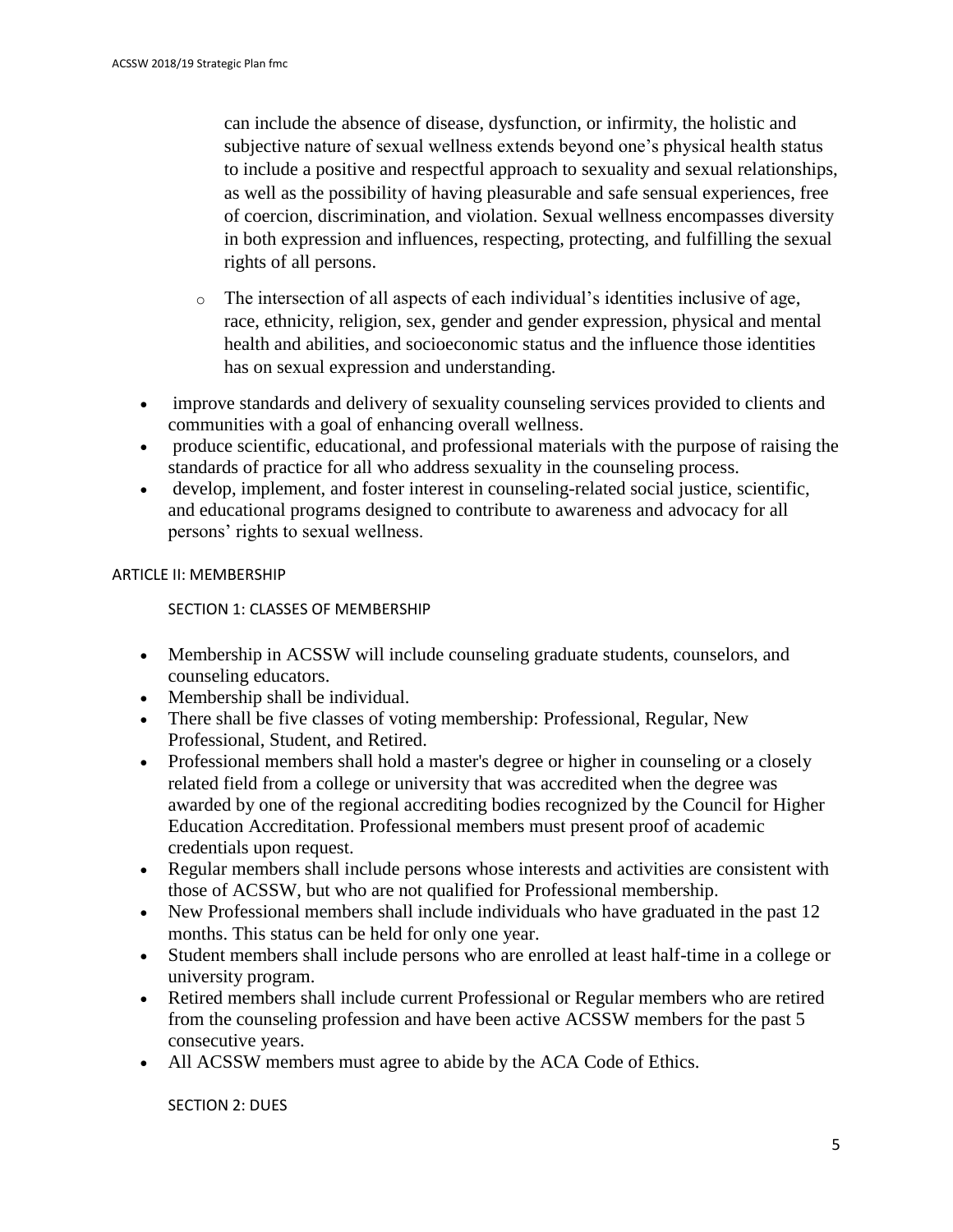- Annual ACSSW dues for members shall be established by action of the ACSSW Board of Directors, hereinafter referred to as the Board.
- The Board may authorize reduced dues or dues waivers for special categories of members in accordance with policies and procedures established by the Board.

#### SECTION 3: SEVERANCE OF MEMBERSHIP

• A member may be dropped from membership for any conduct that tends to injure ACSSW or to affect adversely its reputation, or that is contrary to or destructive of its mission according to the ACSSW Bylaws and the ACA Code of Ethics. A member shall be dropped from membership for the nonpayment of dues.

#### ARTICLE III: MEETINGS OF THE MEMBERSHIP

• ACSSW shall hold annual national meetings Written notice as to the specific time and place will be provided to the membership in writing. ACSSW may hold other meetings at a time and place fixed by the Board which shall give reasonable notice to the membership.

#### ARTICLE IV: BRANCHES OF THE ASSOCIATION

#### SECTION 1: ORGANIZATION OF THE BRANCHES

- ACSSW shall include one or more branches, each of which shall consist of a minimum number, established by the branch, of ACSSW members in good standing and each of whom are residents of such geopolitical subdivision. For the purposes of these Bylaws, any state in the United States, the District of Columbia, the Commonwealth of Puerto Rico, U.S. Territories, Foreign Countries, and such other geopolitical subdivisions, when chartered by the Board, shall be considered to be Branches.
- No Branch shall be organized or operated except in accordance with the Articles of Incorporation and Bylaws of ACSSW.
- The purposes of a Branch shall be in accordance with those of ACSSW.

#### SECTION 2: FORMATION OF THE BRANCHES

The Board shall have the power to charter Branches, but only one Branch may be chartered in any state in the United States, the District of Columbia, the Commonwealth of Puerto Rico, and the U. S. Virgin Islands. Two-thirds of the votes cast by members of the Board shall be necessary to grant a charter to a new Branch.

#### SECTION 3: AUTONOMY OF THE BRANCHES

- A Branch of ACSSW shall be free to conduct its affairs at the Branch level but shall do so only in compliance with the Articles of Incorporation and the Bylaws of ACSSW.
- All elected officers of a Branch shall be members of ACSSW.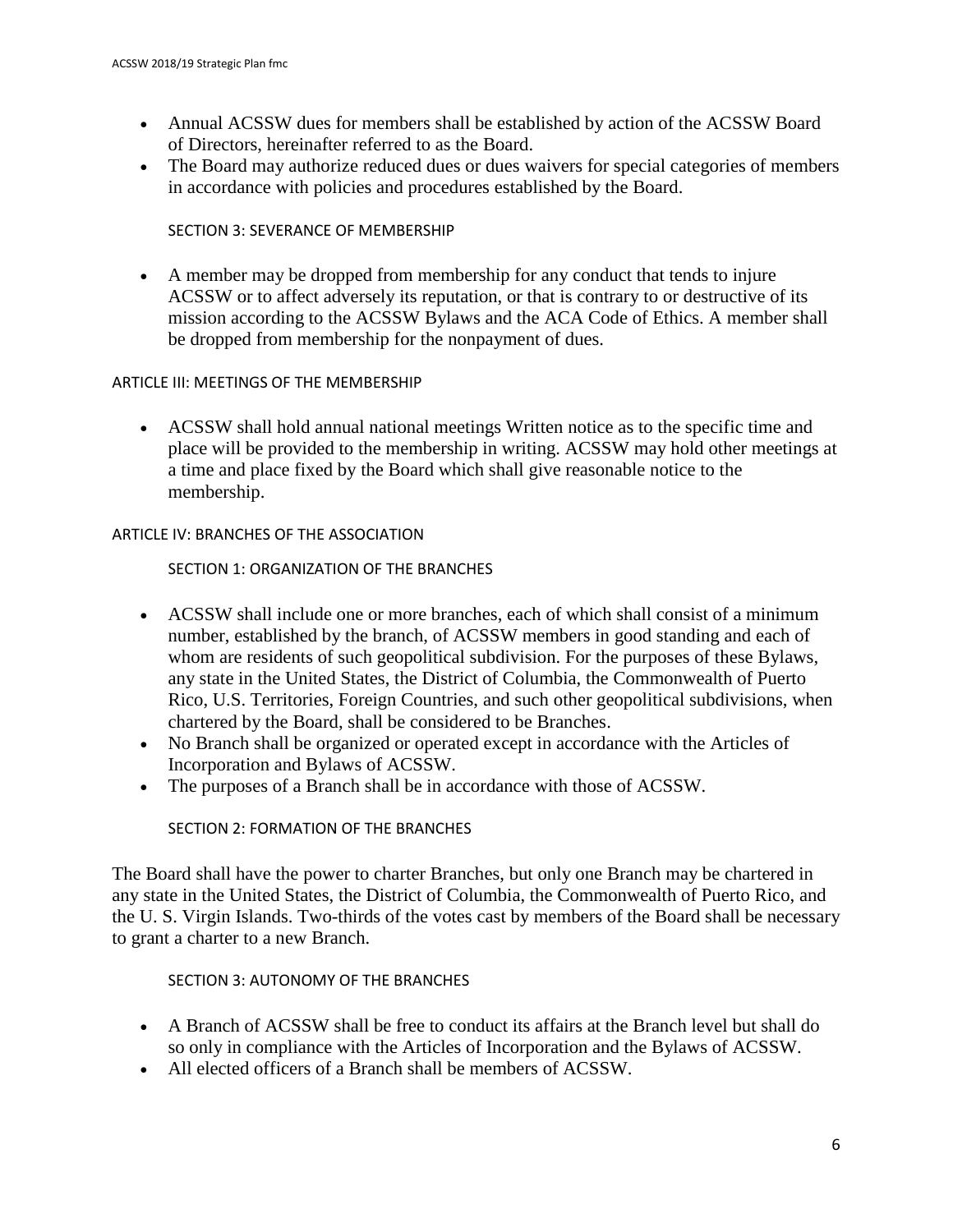• The name of a Branch shall be the [list our name here] with the state or branch designation listed before or after ACSSW.

#### SECTION 4: PROPOSED AMENDMENTS TO BASIC DOCUMENTS

Proposed amendments to the Articles of Incorporation or the Bylaws of any Branch shall be reported in writing to the ACSSW President no later than six weeks prior to the Board meeting at which the change may be considered. The ACSSW President shall transmit the written proposed amendments to the Board and such proposed amendments with or without a recommendation regarding each proposed change at least four weeks before the next regularly scheduled meeting of the Board. Any such proposed amendment cannot take effect until approved by the ACSSW Board.

#### SECTION 5: REPORTS

Each Branch shall transmit to the ACSSW President the names of its directors and officers promptly following their election or appointment. Each Branch shall transmit a written annual report to the ACSSW President who shall distribute the report to the Board.

#### SECTION 6: INVOLUNTARY REVOCATION OF A BRANCH

The Board shall have the power to revoke the charter of a Branch when it is deemed in the best interests of ACSSW to do so.

- Before final action may be taken with respect to the revocation of the charter of a Branch, a notice of intent to revoke must first be passed by a majority of the members of the Board present and voting and the Branch in question advised in writing of the reasons for the proposed action. The Branch shall have until the next national meeting of the ACSSW membership (but in no case less than nine months) to effect remedial measures or otherwise bring itself into compliance with the ACSSW Bylaws.
- Two-thirds of the votes cast by the members of the Board shall be necessary to revoke the charter of a Branch.

SECTION 7: VOLUNTARY WITHDRAWAL OF A BRANCH

An organization's status as a Branch of ACSSW may be voluntarily withdrawn only in compliance with ACSSW Bylaws, policies, and procedures adopted by the ACSSW Board.

#### SECTION 8. INACTIVE STATE BRANCHES.

If a state branch of ACSSW becomes inactive for a period of 3 consecutive years, as demonstrated by failure to submit annual reports to the ACSSW board, the ACSSW board shall formally vote to list a state branch as Inactive. Members desiring to reactivate a former state branch would seek ACSSW board approval to reactivate a state branch.

SECTION 9. ACSSW INTEREST NETWORK.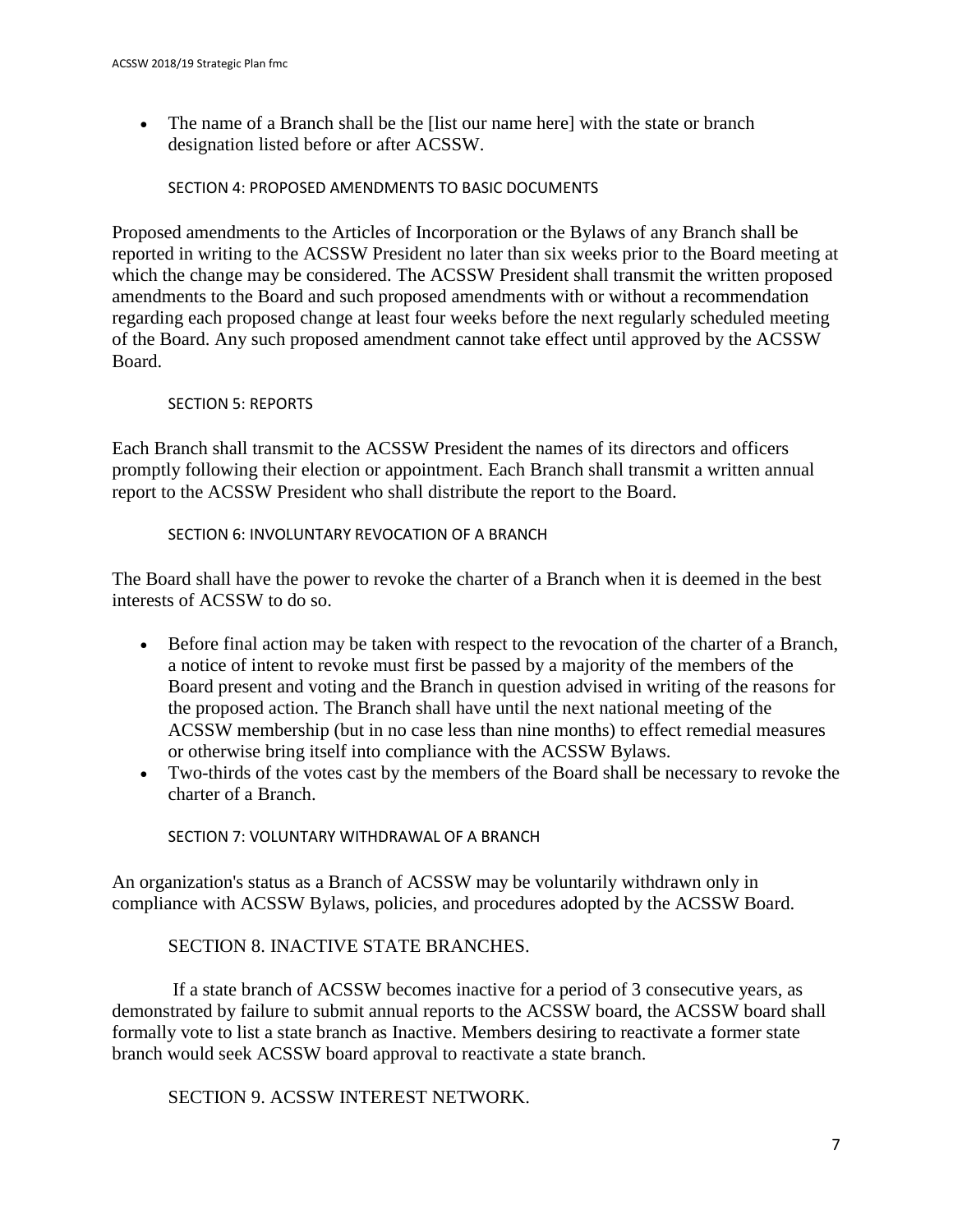In the event a state or locality does not have a state branch of ACSSW, an Interest Network can be created.

#### ARTICLE V: BUSINESS AFFAIRS OF THE ASSOCIATION

#### SECTION 1. SEVERABLE OR TRANSFERABLE INTEREST

No member shall have any severable or transferable interest in the property of ACSSW.

#### SECTION 2: CONTROL AND MANAGEMENT

All property of ACSSW shall be subject to the control and management of the Board. Any accumulation or disposal of real property, except upon dissolution of ACSSW, must be approved in advance by the Board.

#### SECTION 3: DISPOSAL UPON DISSOLUTION

On dissolution or final liquidation, the Board shall, after paying or making provision for the payment of all the lawful debts and liabilities of ACSSW, distribute all the assets of ACSSW to one or more of the following categories of recipients as the Board of ACSSW shall determine:

- A nonprofit organization or organizations which may have been created to succeed ACSSW, as long as such organization or each of such organizations shall then qualify as an organization exempt from federal income taxation under section 501(a) of the Internal Revenue Code as an organization described in sections  $170(c)(2)$  and  $501(c)(3)$  of such Code; and/or
- A nonprofit organization or organizations having similar purposes as ACSSW and which may be selected as an appropriate recipient of such assets, as long as such organization or each of such organizations shall then qualify as an organization exempt from federal income taxation under section 501(a) of the Internal Revenue Code as an organization described in sections  $170(c)(2)$  and  $501(c)(3)$  of such Code.

SECTION 4: APPROPRIATION OF ASSOCATION FUNDS

- No appropriations of ACSSW funds shall be made except pursuant to the authority of the Board.
- The Board shall adopt an annual budget.

SECTION 5: ASSOCATION YEAR

The fiscal year and the governance year of ACSSW shall be July 1-June 30.

SECTION 6: REPORTS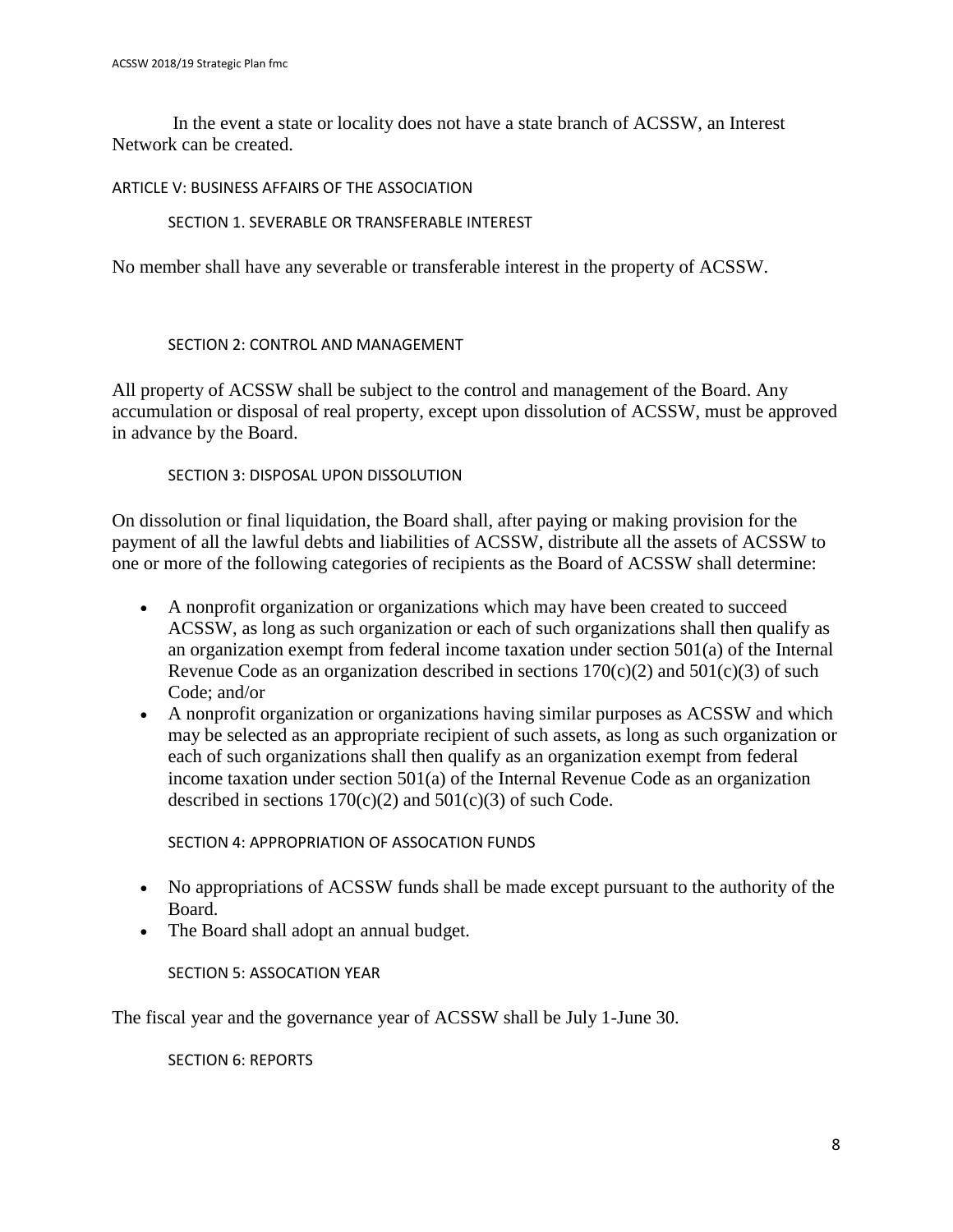Members of the Board shall be sent quarterly income and expense reports from the ACSSW Treasurer showing the financial state of ACSSW.

#### SECTION 7: LIMITATIONS ON ACTIVITIES

ACSSW is organized and shall be operated exclusively for charitable and educational purposes within the meaning of sections  $170(c)(2)(B)$ ,  $501(c)(3)$ ,  $2055(a)(2)$ , and  $2522(a)(2)$  of the Internal Revenue Code. No part of the net earnings of ACSSW shall inure to the benefit of or be distributable to the members of its Board, officers, members of its committees, other private individuals, or organizations organized and operated for a profit (except that ACSSW shall be authorized and empowered to pay reasonable compensation for services rendered and to make payments and distributions in furtherance of the purposes as herein above stated). No substantial part of the activities of ACSSW shall be the carrying on of propaganda or otherwise attempting to influence legislation, and ACSSW shall be empowered to make the election authorized under section 501(h) of the Internal Revenue Code. ACSSW shall not participate in or intervene in (including the publishing or distribution of statements) any political campaign on behalf of or in opposition to any candidate for public office. Notwithstanding any other provision herein, ACSSW shall not carry on any activities not permitted to be carried on:

- by an organization exempt from federal income tax under section 501(a) of the Internal Revenue Code as an organization described in section 501(c)(3) of such Code; and/or
- by an organization, contributions to which are deductible under sections  $170(c)(2)$ ,  $2055(a)(2)$ , or  $2522(a)(2)$  of the Internal Revenue Code.

#### SECTION 8: INTERNAL REVENUE CODE

References herein to sections of the Internal Revenue Code are to provisions of the Internal Revenue Code of 1986, as amended, as those provisions are now enacted or to corresponding provisions of any future United States in

#### ARTICLE VI: OFFICERS OF THE ASSOCIATION

SECTION 1: OFFICERS AND TERMS OF SERVICE

- The officers of ACSSW shall be the President, the President-Elect, the immediate Past President, the Secretary, and the Treasurer.
- All officers of ACSSW, except the Treasurer, shall be elected at large from among the members of ACSSW.
- The President, the President-Elect, and the immediate Past President shall serve for one year terms, from July 1 to June 30, or until their successors are elected.
- The Secretary shall be elected to serve for a two-year term, from July 1 to June 30, or until a successor is elected.
- The Treasurer shall be appointed by the Board upon recommendation of the President to serve for a three-year term, from July 1 to June 30, or until a successor is appointed.

SECTION 2: DUTIES OF OFFICERS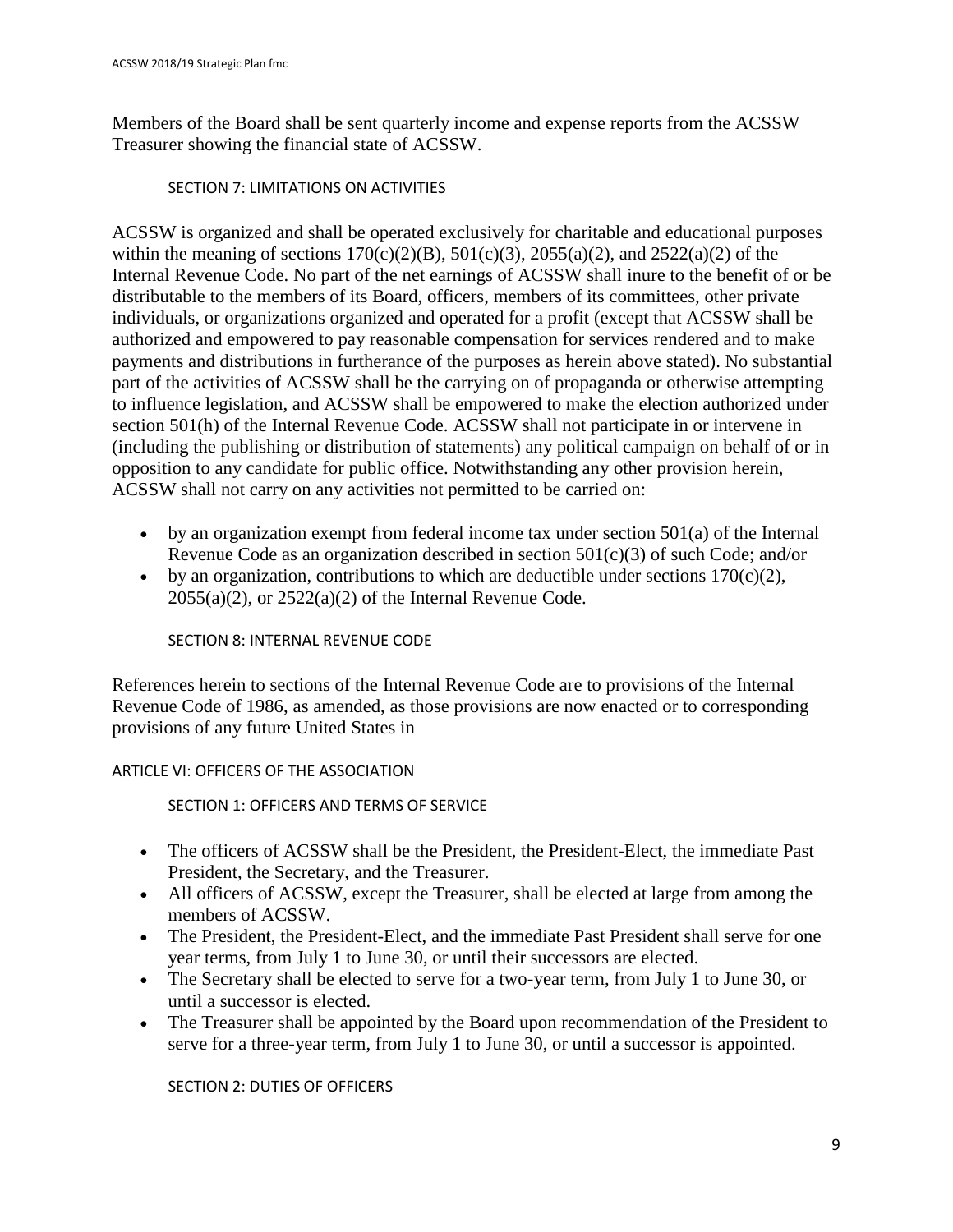- The President shall preside at all meetings of ACSSW. The President shall chair and preside at meetings of the Board. The President shall be an ex officio member without vote on all committees with the exception of the Nominations for Awards and Elections Committee. The President shall perform the duties customary to that office and such additional duties as directed by the Board.
- In the event of an officer or board member mid-term vacancy due to resignation, removal, or by vacancy by other circumstances, the President, in consultation with the ACSSW executive board, may appoint an individual to replace the vacated officer/board member to fulfill the remainder of the vacated board member's term.
- The President-Elect shall perform the duties of the President in the absence or incapacity of the President as determined by the Board. The President-Elect shall assume the Presidency of ACSSW upon the death or resignation of the President.
- The President-elect shall coordinate the nominations process for division elections.
- The President-Elect, subject to confirmation by the Board, shall appoint members of committees and the Treasurer, in accordance with and except as otherwise specified in ACSSW Bylaws, policies and procedures. The President-Elect shall serve as Chairperson of the Conference Committee, and shall perform such additional duties as directed by the Board. If the President-Elect becomes incapacitated, the term is to be completed by the candidate with the next highest vote on the same slate of candidates.
- The immediate Past President shall assist in the coordination of the nominations for Awards, coordinate bylaws changes to be approved by the Board, and shall perform such additional duties as directed by the Board.
- The Secretary shall keep record of the proceedings of the Board. The Secretary shall perform the duties customary to that office and such additional duties as directed by the Board.
- The Treasurer shall represent ACSSW in assuring the receipt and expenditures of funds in accordance with the directives established by the Board, and shall be under such bond as may be determined by the Board. The Treasurer shall perform the duties customary to that office and such additional duties as directed by the Board.

SECTION 3: NOMINATIONS AND ELECTION OF OFFICERS

- The ACSSW Board shall seek and select more than one nominee for each position (when feasible) to be elected for the next term, and submit a slate of candidates/nominees for approval by the Board at its annual meeting.
- ACSSW shall conduct the election of officers by ballot.
- In the event of a tie on the official ballot, a run-off election shall be held to break the tie.

SECTION 4: COMPENSATION AND EXPENSES OF OFFICERS

- None of the elected officers of ACSSW shall receive any compensation for their services as such to ACSSW, with the exception that the Board can approve compensation for the President, President-Elect, and Past President.
- The Treasurer may be paid such compensation from the funds of ACSSW as may be fixed from time to time by the Board.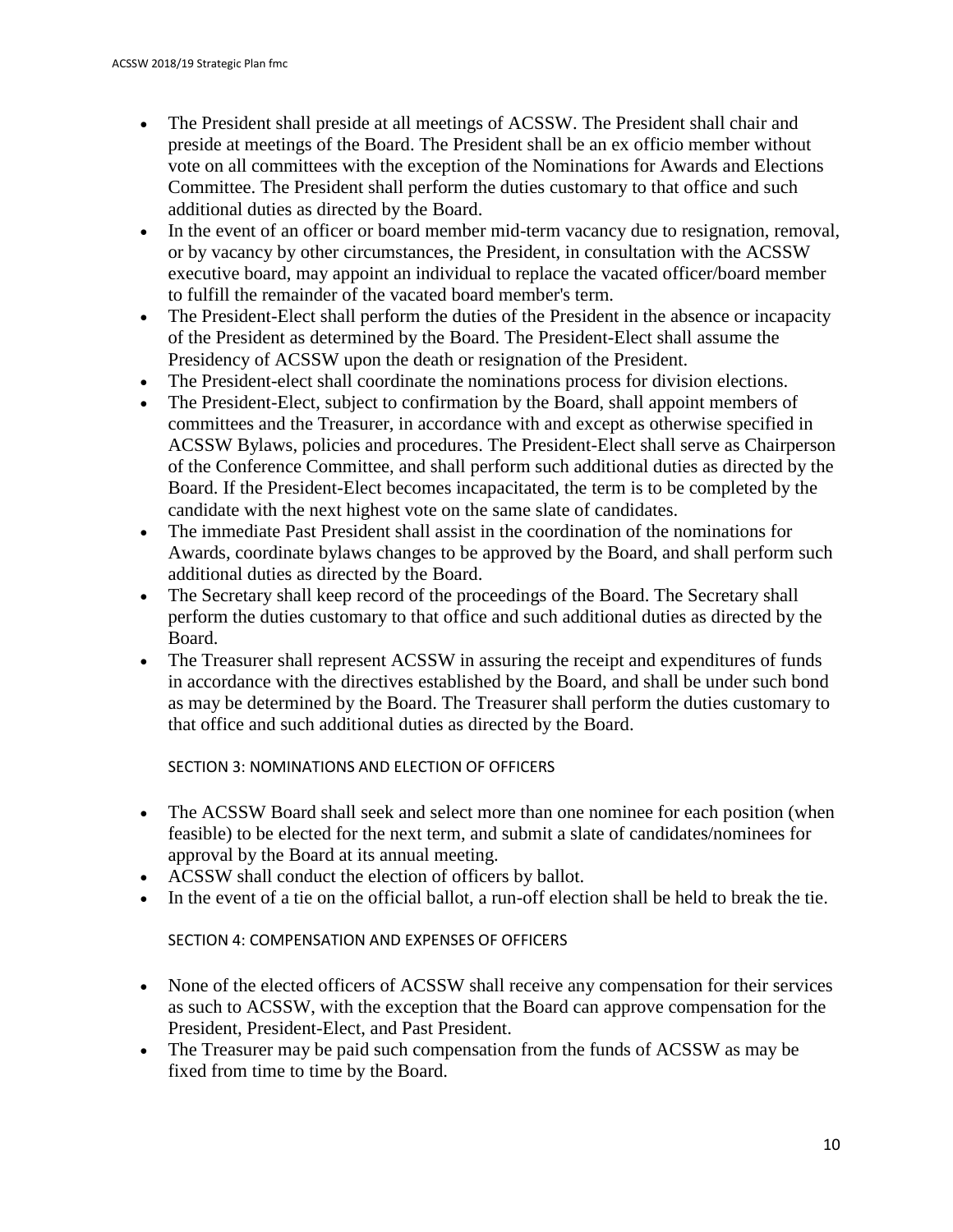#### ARTIVLE VII: BOARD OF DIRECTORS

SECTION 1: COMPOSITION

- The officers of ACSSW (the President, the President-Elect, the immediate Past President, the Secretary, and the Treasurer).
- Three trustees, nominated and elected (in accordance with Article VI, Section 3) at large from among the members of ACSSW, for alternating and overlapping three year terms.
- One graduate student trustee member (voting member), nominated and elected (in accordance with Article VI, Section 3) at large from among the members of ACSSW, for a one-year term (with no more than two consecutive terms served).
- The ACSSW Representative to the ACA Governing Council, nominated and elected (in accordance with Article VI, Section 3) at large from among the members of ACSSW, for a three-year term.

SECTION 2: POWERS AND FUNCTIONS OF THE BOARD

The Board shall:

- establish policies to govern the affairs of ACSSW.
- formulate operational policies appropriate for executive action and direct the execution thereof.
- grant and revoke Branch charters.
- act on the reports of Branches, Standing Committees, and such Special Committees and Task Forces
- adopt and amend Articles of Incorporation and Bylaws.
- exercise such other powers and functions as may be necessary or desirable in the best interests of ACSSW, not in conflict with the Bylaws.
- establish the strategic plan of ACSSW.
- establish broad, long-term professional directions for ACSSW.

SECTIONS 3: MEETINGS OF THE BOARD

- The Board shall meet a minimum of once per year. A meeting will be held before, during, or after the ACA Annual Conference.
- The President of ACSSW shall preside at meetings of the Board and, in the President's absence, the President-Elect shall preside.
- A majority of the voting members of the Board shall constitute a quorum.
- At each annual meeting, and at any other time when so requested in writing, each Branch, officer of ACSSW, and each Standing and Special Committee and Task Force as specified in the Bylaws of ACSSW shall submit a written report to the ACSSW President who shall transmit the report to the Board.

#### SECTIONS 4: EXECUTIVE COMMITTEE

• The Executive Committee shall consist of the President, President-Elect, immediate Past President, and Treasurer. The Treasurer shall serve ex officio, without vote.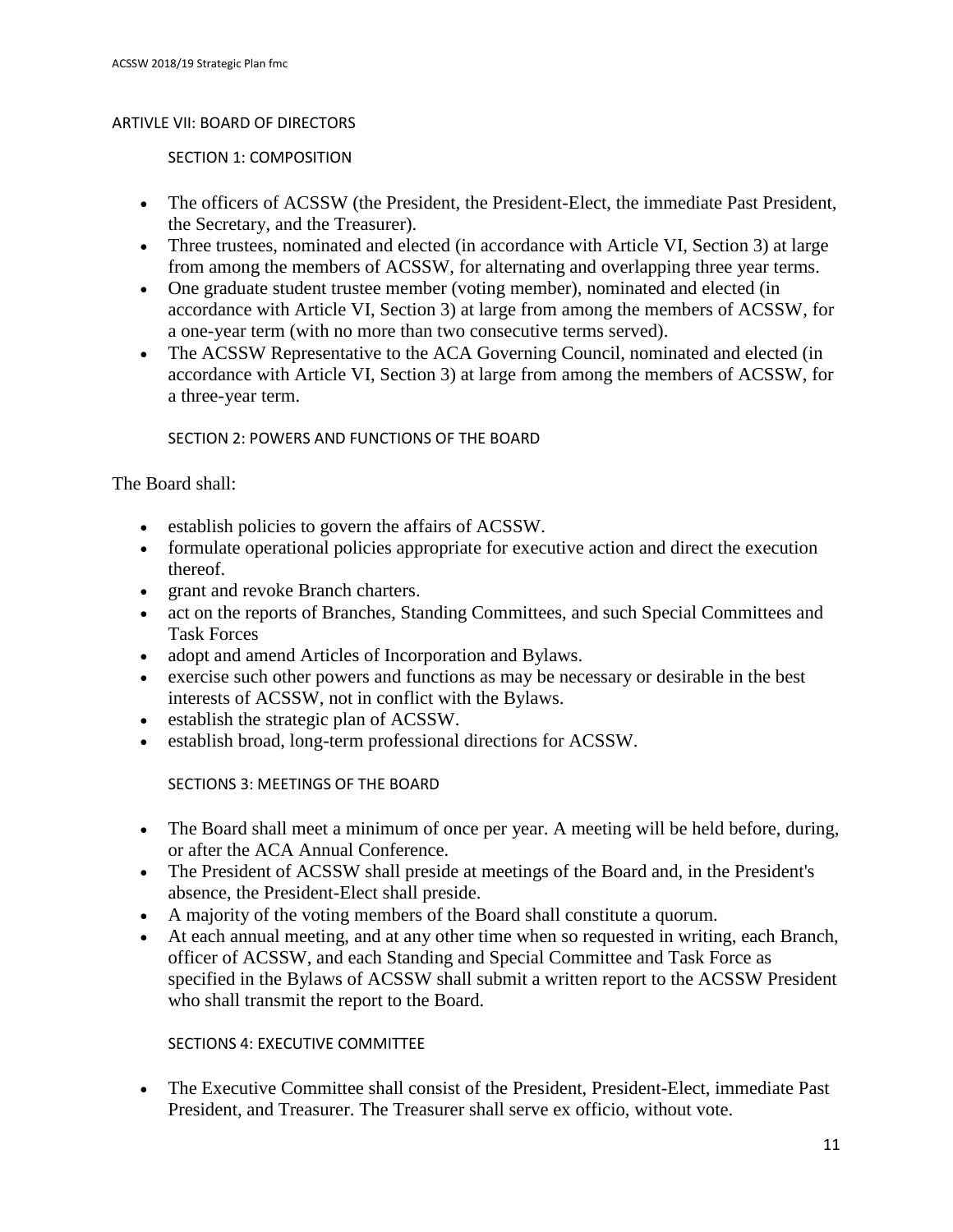- The Executive Committee shall act for the Board within policies as may be established by the Board. The Executive Committee shall function primarily to address those issues which are necessary for the efficient operation of ACSSW where the time requirements necessitate immediate action. All actions and activities of the Executive Committee shall be communicated to the Board through minutes which are sent within ten working days of an Executive Committee conference or meeting. The actions taken by the Executive Committee must be submitted for ratification by the Board at the next Board meeting. Any subsequent decision by the Board that is contrary to an action taken by the Executive Committee shall (to the extent permitted by law) be given only prospective effect.
- The Executive Committee shall confer or meet at least once per year in addition to the Board meetings. Other conferences or meetings may be called only in an emergency which is determined by the President or the Board.

#### ARTICLE VIII: PUBLICATIONS

SECTION 1: PUBLICATIONS POLICY

• The Board, shall determine and direct the basic publications policy and program of ACSSW, and shall have the authority to hire, discharge and fix the compensation of the persons serving as editors of the publications and other media of ACSSW.

SECTION 2: JOURNAL AFFILIATION

• ACSSW shall, by Memorandum of Affiliation, endorse and recognize the *Journal of Counseling Sexology and Sexual Wellness: Research, Practice, and Education* as the official journal of ACSSW.

SECTION 3: NEWSLETTER

• ACSSW shall provide a quarterly newsletter for its membership, discussing current issues and needs of the affiliation. Editor and Associate Editor of the ACSSW Newsletter shall be appointed by the President.

SECTION 4: COPYRIGHT

• ACSSW shall own the copyright for the original and any renewal term for any writing that is published by ACSSW. The author of any such writing shall have the right to make a non-profit or non-commercial use of the work provided that there be affixed to each copy the copyright notice used by ACSSW when the writing was first published. The author shall have the right to make or authorize the profit or commercial use of any such writing only after first obtaining the written consent of ACSSW.

SECTION 5: DIVISION AND BRANCH PUBLICATIONS

• Nothing in this Article shall be interpreted as limiting the freedom of any Branch to produce, select and copyright publications of its choice.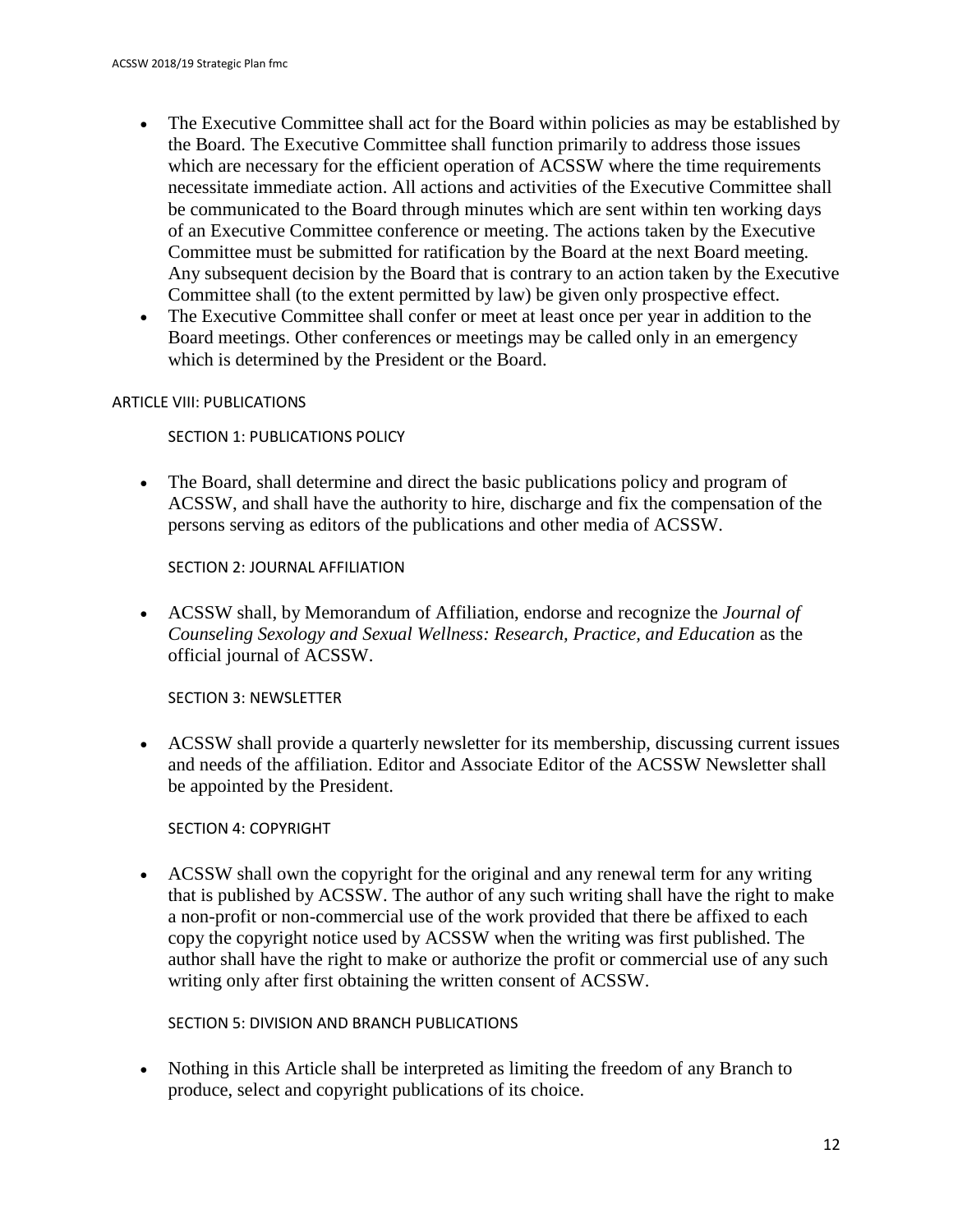#### ARTICLE IX: COMMITTEES

#### SECTION 1: STANDING COMMITTEES

The Standing Committees of ACSSW shall be:

- the Education & Training Committee
- the Promotion & Membership Committee
- the Research & Scholarship Committee
- Social Justice & Advocacy Committee

#### SECTION 2: REPORTS OF STANDING COMMITTEES

Each Standing Committee shall submit an annual written report to the ACSSW President who shall transmit the report to the Board.

#### SECTION 3: SPECIAL COMMITTEES

The President, subject to confirmation by the Board, may establish a time-limited Special Committee or Task Force for a specific temporary purpose or assigned task which is beyond Standing Committees' scope of responsibilities as indicated in policies adopted by the Board. Any such Special Committee or Task Force shall be responsible to the Chair of the Standing Committee with the most closely related scope of responsibility.

#### SECTION 4: REPORTS OF SPECIAL COMMITTEES

Each Special Committee and Task Force shall complete the specific purpose or the assigned task by a date specified by the Board and submit a written report to the ACSSW President by or before a date set by the Board. The ACSSW President shall transmit the reports to the Board.

#### ARTICLE X: INDEMNIFICATION

#### SECTION 1: PROVISION

ACSSW shall indemnify each member of its Board of Directors, as described in Article VII, and each of its officers, as described in Article VI, and each member of its committees, as described in Article IX for the defense of civil or criminal actions or proceedings as hereinafter provided and, notwithstanding any provision in these Bylaws, in a manner and to the extent permitted by applicable law.

#### SECTION 2: IMPLEMENTATION

ACSSW shall indemnify each of its Board members and officers and committee members, as aforesaid, from and against any and all judgments, fines, amounts paid in settlement, and reasonable expenses, including attorney's fees, actually and necessarily incurred or imposed as a result of such action or proceedings, or any appeal therein, imposed upon or asserted against him or her by reason of being or having been such a Board member or officer or committee member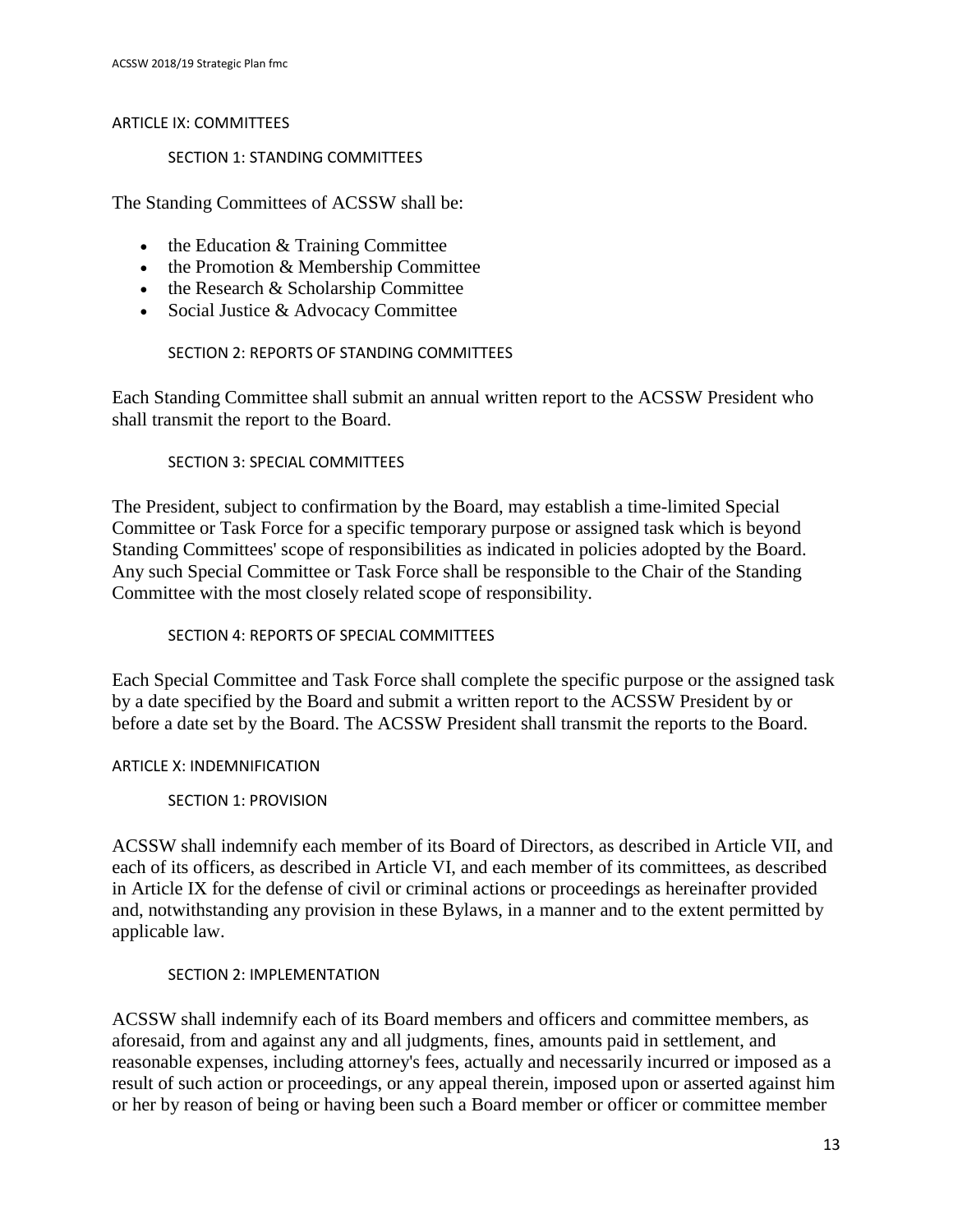and acting within the scope of his or her official duties, but only when the determination shall have been made judicially or in the manner hereinafter provided that he or she acted in good faith or for the purpose which he or she reasonably believed to be in the best interests of ACSSW and, in the case of a criminal action or proceeding, in addition had no reasonable cause to believe that his or her conduct was unlawful. This indemnification shall be made only if ACSSW shall be advised by its Board acting (1) by quorum consisting of Board members who are not parties to such action or proceedings upon a finding that, or (2) if a quorum under (1) is not obtainable with due diligence, upon the opinion in writing of independent legal counsel that, the Board member or officer or committee member has met the foregoing applicable standard of conduct. If the foregoing determination is to be made by the Board, it may rely, as to all questions of law, on the advice of independent legal counsel.

#### SECTION 3: INCLUSION

Every reference herein to a member of the Board of Directors or officer or committee member of ACSSW shall include every Board member and officer and committee member thereof or former Board member and officer and committee member thereof.

This indemnification shall apply to all the judgments, fines, amounts in settlement, and reasonable expenses described above whenever arising allowable as above-stated. The right of indemnification herein provided shall be in addition to any and all rights to which any Board member or officer or committee member of ACSSW might otherwise be entitled and the provisions hereby shall neither impair nor adversely affect such rights.

#### ARTICLE XI: NONDISCRIMINATION

There shall be no discrimination against any individual on the basis of race, ethnicity, class, gender identity and expression, sexual orientation, age, ability/disability, spiritual or religious belief system, or indigenous heritage.

#### ARTICLE XII: BYLAWS

#### SECTION 1: AMENDMENT AND REVISION

These Bylaws may be amended, revised, or both by a two-thirds majority of the Board members voting.

- Proposed amendments and revisions may be originated by the Board or presented to the Board by a Branch, an ACSSW Standing Committee (provided that the submitting entity is in compliance), or by an individual member, provided that in the case of an individual member the proposed amendment shall be presented over the signatures of at least fifty members in good standing.
- All such proposed amendments and revisions must be submitted in writing to the Bylaws Committee no later than twelve weeks prior to the Board meeting at which the change may be considered.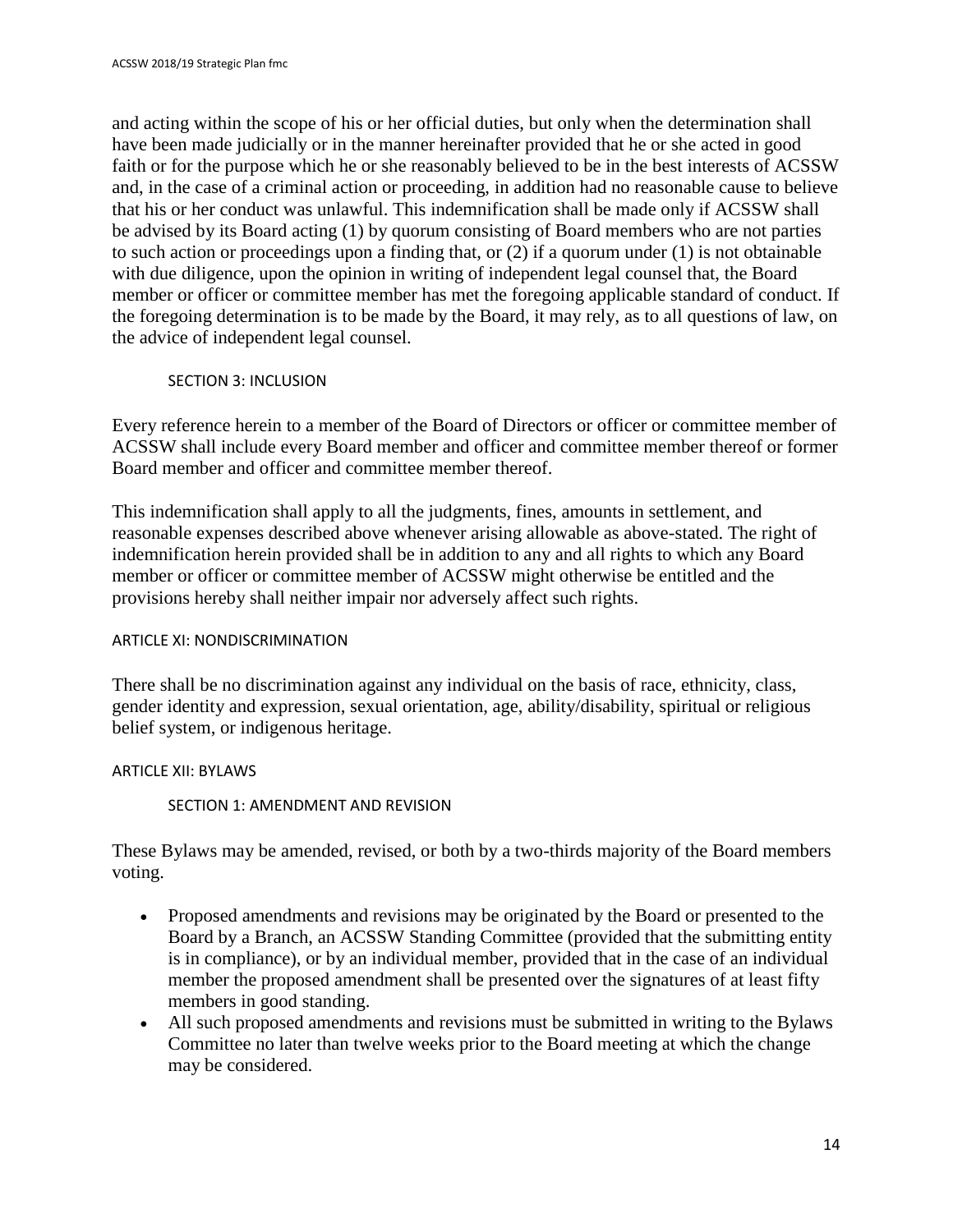• The ACSSW Board will review such proposed amendments with or without a recommendation regarding each proposed change at least six weeks before the next regularly scheduled meeting of the Board.

#### SECTION 2: POLICIES AND PROCEDURES

Supplementary policies and implementation guidelines for these Bylaws are to be found in the ACSSW Policies and Procedures Manual.

ARTICLE XIII: RULES OF ORDER

The current edition of Robert's Rules of Order, Newly Revised, (edited by Henry M. Robert III and William J. Evans, and published by Perseus-HarperCollins) shall govern the proceedings of all bodies of ACSSW except where otherwise specified in these Bylaws.

## **ACSSW Goals and Strategies**

#### **Goal #1:**

**Continue to promote ACSSW in the counseling and other mental health professional community with ongoing refinement of mission and vision of the association and to develop, implement, and foster interest in contributing to awareness and advocacy for all persons' rights to sexual wellness.**

| <b>Strategies</b> |                                                                                   | <b>Responsible Party or Committee</b>                                                                                                                                                                     | <b>Timeline</b> |
|-------------------|-----------------------------------------------------------------------------------|-----------------------------------------------------------------------------------------------------------------------------------------------------------------------------------------------------------|-----------------|
|                   | 1. Fill vacancies in leadership<br>positions                                      | Promotion and Membership Committee<br>(Melissa Vandenburg)                                                                                                                                                | Spring 2019     |
|                   | 2. Build ACSSW membership                                                         | Promotion and Membership Committee<br>(Melissa Vandenburg)                                                                                                                                                | Ongoing         |
|                   | 3. Develop ACSSW 5-year plan                                                      | <b>Executive Leadership</b><br>(Angela Schubert)                                                                                                                                                          | Spring 2019     |
|                   | 4. Establish Committees with<br>identified goals and strategies<br>for 2018/2019. | Promotion and Membership<br>(Melissa Vandenburg)<br><b>Education and Training</b><br>(Angela Schubert)<br>Research and Scholarship<br>(Robert Zeglin)<br>Social Justice and Advocacy<br>(Frances McClain) | Spring 2019     |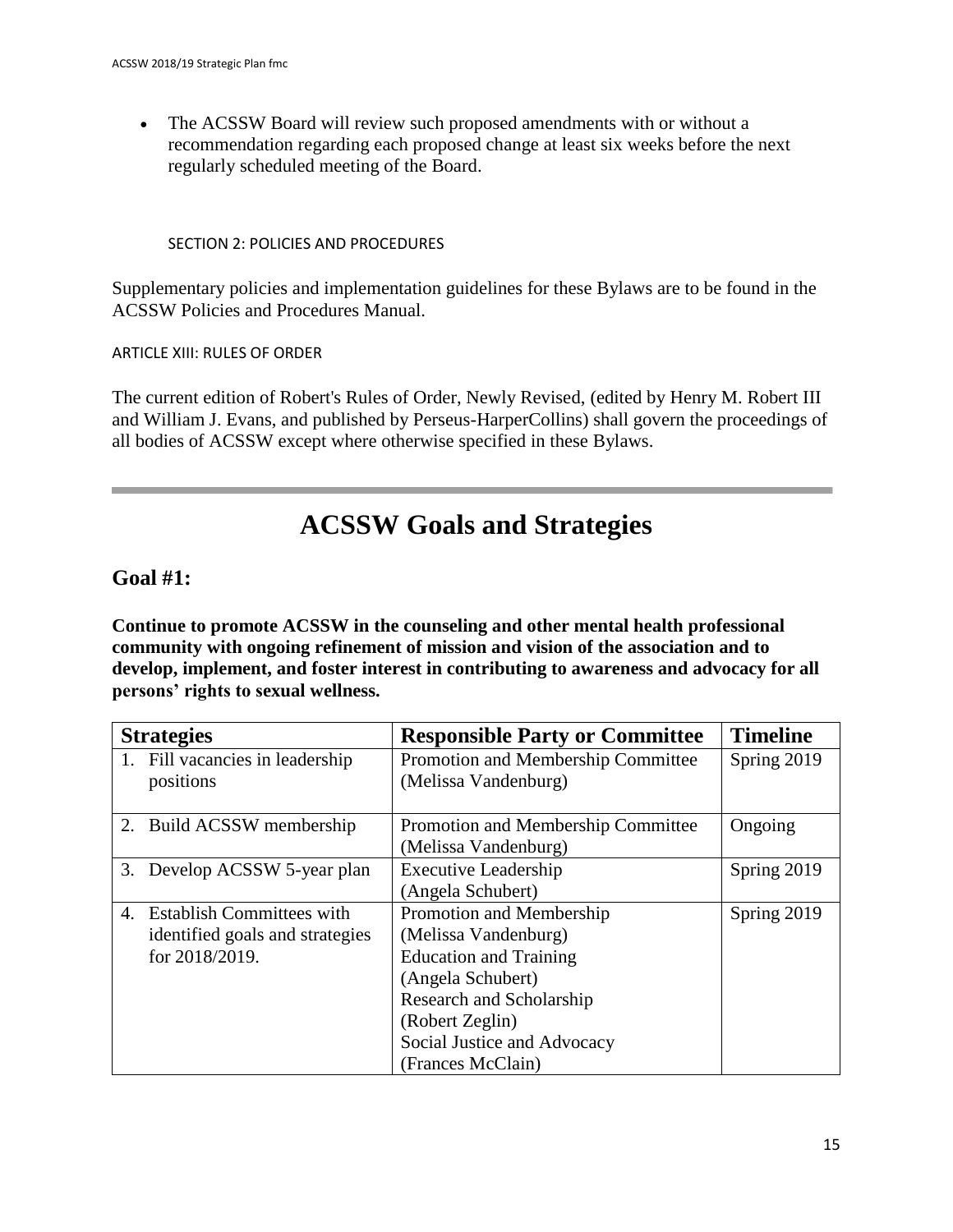#### **Goal #2:**

**Establish a community committed to:** 

- **promoting greater awareness and understanding of sexuality, respecting diversity in sexual expression as well as how the intersection of each individual's identities inclusive of age, race, ethnicity, religion, sex, gender and gender expression, physical and mental health and abilities, socioeconomic status impacts their sexuality.**
- **improving standards and delivery of sexuality counseling services,**
- **produce scientific, educational, and professional materials, with the purpose of raising the standards of practice for all who address sexuality in the counseling process,**
- **develop, implement, and foster interest in counseling-related programs designed to contribute to awareness and advocacy for all persons' rights to sexual wellness.**

| <b>Strategies</b> |                                                                                                                                                                                                    | <b>Responsible Party or Committee</b>                          | <b>Timeline</b> |
|-------------------|----------------------------------------------------------------------------------------------------------------------------------------------------------------------------------------------------|----------------------------------------------------------------|-----------------|
| 1.                | Develop webinars/training for<br>counseling professionals<br>around addressing sexual<br>issues in treatment to promote<br>greater awareness and<br>understanding in the<br>counseling profession. | <b>Education and Training Committee</b><br>(Angela Schubert)   | Ongoing         |
| 2.                | Sub-Committee working on<br>counselor sexuality<br>competencies to improve<br>standards and delivery of<br>sexuality counseling services.                                                          | <b>Counselor Competencies Sub-Committee</b><br>(Robert Zeglin) | Summer<br>2019  |
| 3.                | Publication of the first issue of<br>The Journal of Counseling<br>Sexology & Sexual Wellness:<br>Research, Practice, and<br>Education                                                              | <b>JCSSW Sub-Committee</b><br>(Robert Zeglin)                  | Spring 2019     |
| 4.                | Identify and prioritize current<br>issues related to sexual rights<br>with an action plan for<br>ACSSW.                                                                                            | Social Justice and Advocacy Committee<br>(Frances McClain)     | Spring 2019     |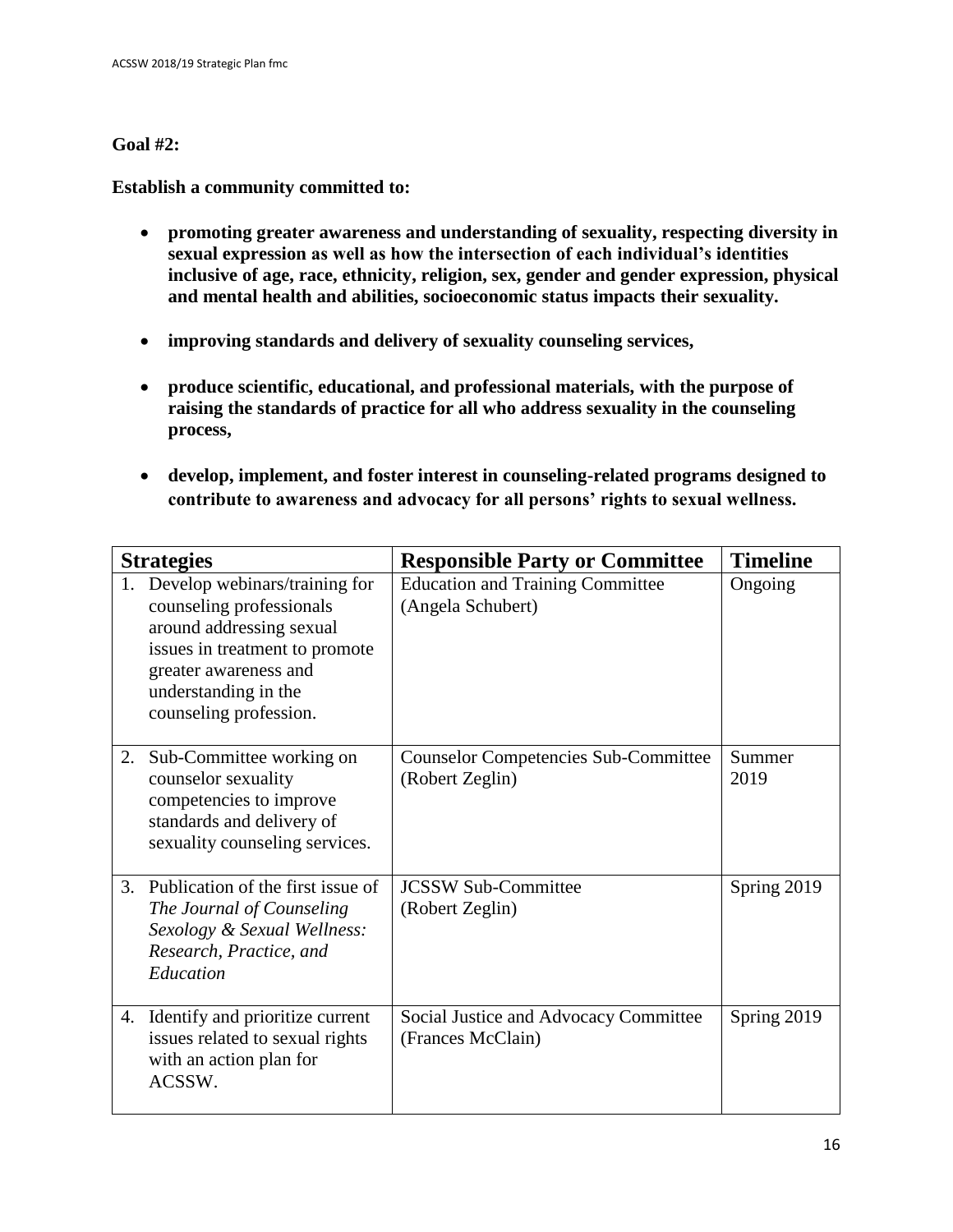## **APPENDIX A**

# **ACSSW History & Timeline**

| <b>Date</b>             | Event                                                                                                                                                                                                                                                                                                                                                                                            |  |  |
|-------------------------|--------------------------------------------------------------------------------------------------------------------------------------------------------------------------------------------------------------------------------------------------------------------------------------------------------------------------------------------------------------------------------------------------|--|--|
| 2012                    | Sexual Wellness in Counseling Network established.                                                                                                                                                                                                                                                                                                                                               |  |  |
| Spring 2017             | ACES conference Robert Zeglin & Frances McClain gather names of people interested in<br>developing a counseling organization addressing sexuality.                                                                                                                                                                                                                                               |  |  |
| Spring 2017             | Frances contacts Angela Schubert (SWIC Moderator) to ask about joining in developing a<br>counseling sexuality organization.                                                                                                                                                                                                                                                                     |  |  |
| <b>December</b><br>2017 | Planning committee convenes to develop strategic plan for development of a counseling<br>organization addressing issues of sexuality.                                                                                                                                                                                                                                                            |  |  |
| <b>February</b><br>2018 | Submission of application for ACSSW to become affiliate of ACA.                                                                                                                                                                                                                                                                                                                                  |  |  |
| <b>March 2018</b>       | First annual ACSSW meeting at ACA conference in Atlanta, GA                                                                                                                                                                                                                                                                                                                                      |  |  |
| <b>Summer</b><br>2018   | Executive Leadership Committee established with Committee chairs.<br>President - Angela Schubert<br>President Elect - Frances McClain<br>Treasurer - Melissa Vandenburg<br><b>Committee Leadership:</b><br>Membership & Promotion: Melissa Vandenburg<br><b>Education &amp; Training: Angela Schubert</b><br>Research & Scholarship: Robert Zeglin<br>Social Justice & Advocacy: Frances McClain |  |  |
| <b>December</b><br>2018 | Open meeting of ACSSW with presentation of Strategic Plan and standing committees. Goals<br>to increase membership and establish working committees to advance mission and vision for<br>ACSSW.                                                                                                                                                                                                  |  |  |
| <b>January</b><br>2019  | Monthly open meeting of ACSSW                                                                                                                                                                                                                                                                                                                                                                    |  |  |
| <b>March 2019</b>       | Second annual ACSSW meeting at ACA conference in New Orleans, LA                                                                                                                                                                                                                                                                                                                                 |  |  |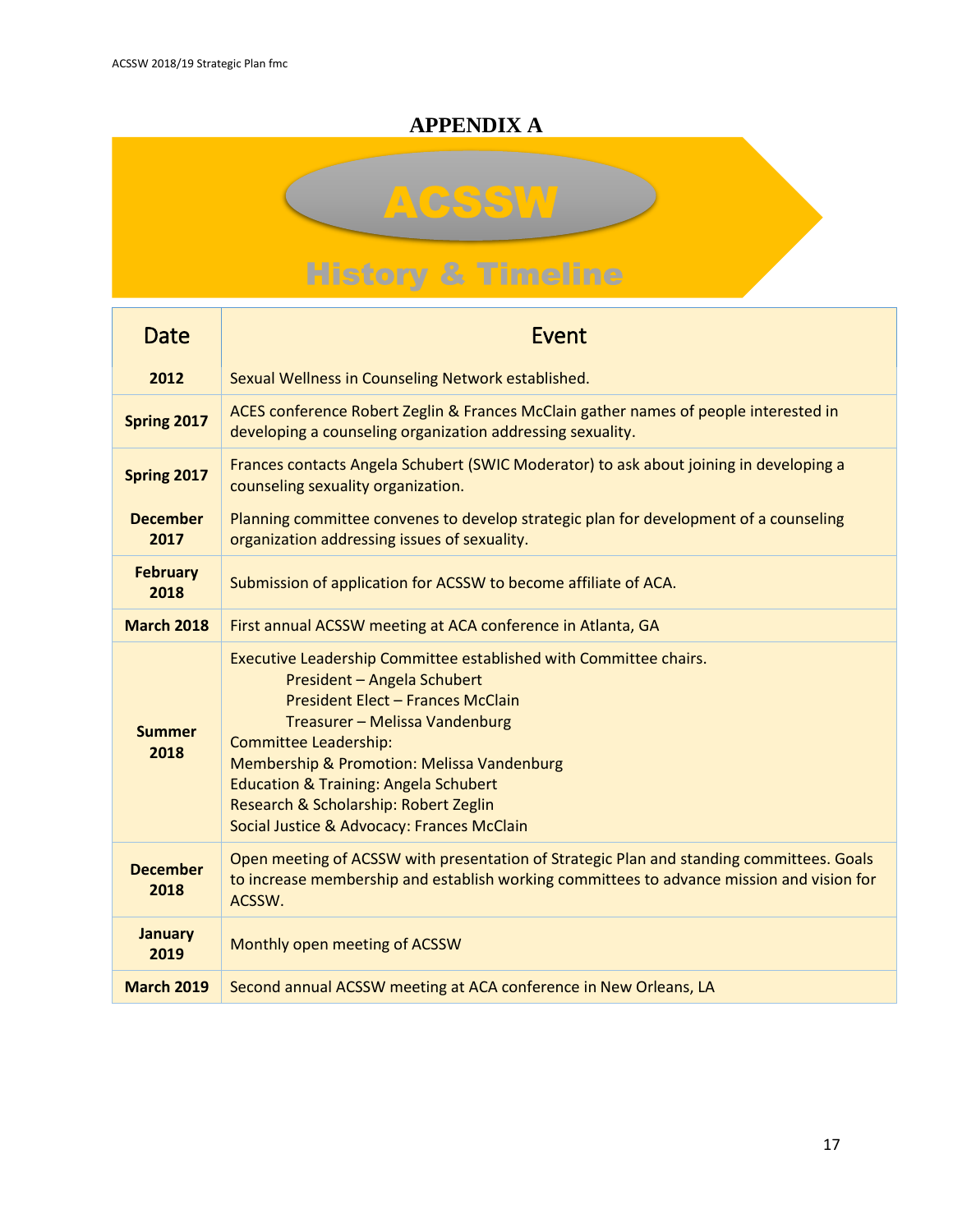## **Appendix B**

## **ASSOCIATION OF COUNSELING SEXOLOGY AND SEXUAL WELLNESS COMMITTEES**

Members of the committees serve a maximum of a two-year term; the chairs and vice-chairs serve one year in each leadership position.

#### **Role of committee members:**

- Learn committee objectives and goals.
- Attend and actively participate in all scheduled committee meetings and conference calls.
- Offer unbiased recommendations and work for the good of the organization and membership.
- Respond to communications from chair in a timely manner.
- Provide input to ACSSW committee leadership upon request.
- Review supplied materials for discussion (if any) prior to meetings or conference calls.
- Seek guidance and direction from committee chair.
- Report to committee chair.
- Responsible for expenses to attend meetings.
- Participate in committee meetings

#### **Vice-chair responsibilities:**

- Takes notes during meetings and conference calls.
- Provides final notes to staff for distribution to the committee members.
- Serves as chair when the chair is absent.

#### **Chair responsibilities:**

- Determine meeting dates at the beginning of the year.
- Identifies agenda items for each meeting or conference call.
- Leads discussion during committee meetings and conference calls.

#### **PROMOTION & MEMBERSHIP COMMITTEE**

The Promotion & Membership Committee is responsible for membership-related issues or special projects that requires discussion, research, and recommendations for association membership business which includes building ACSSW membership, membership dues, and the promotion of ACSSW in the counseling field and larger mental health profession.

The committee:

- Promotes the benefits of ACSSW membership.
- Identifies issues important to members.
- Evaluates current and potential products and services.
- Works to enhance the value of ACSSW membership.
- Investigates equitable dues structures.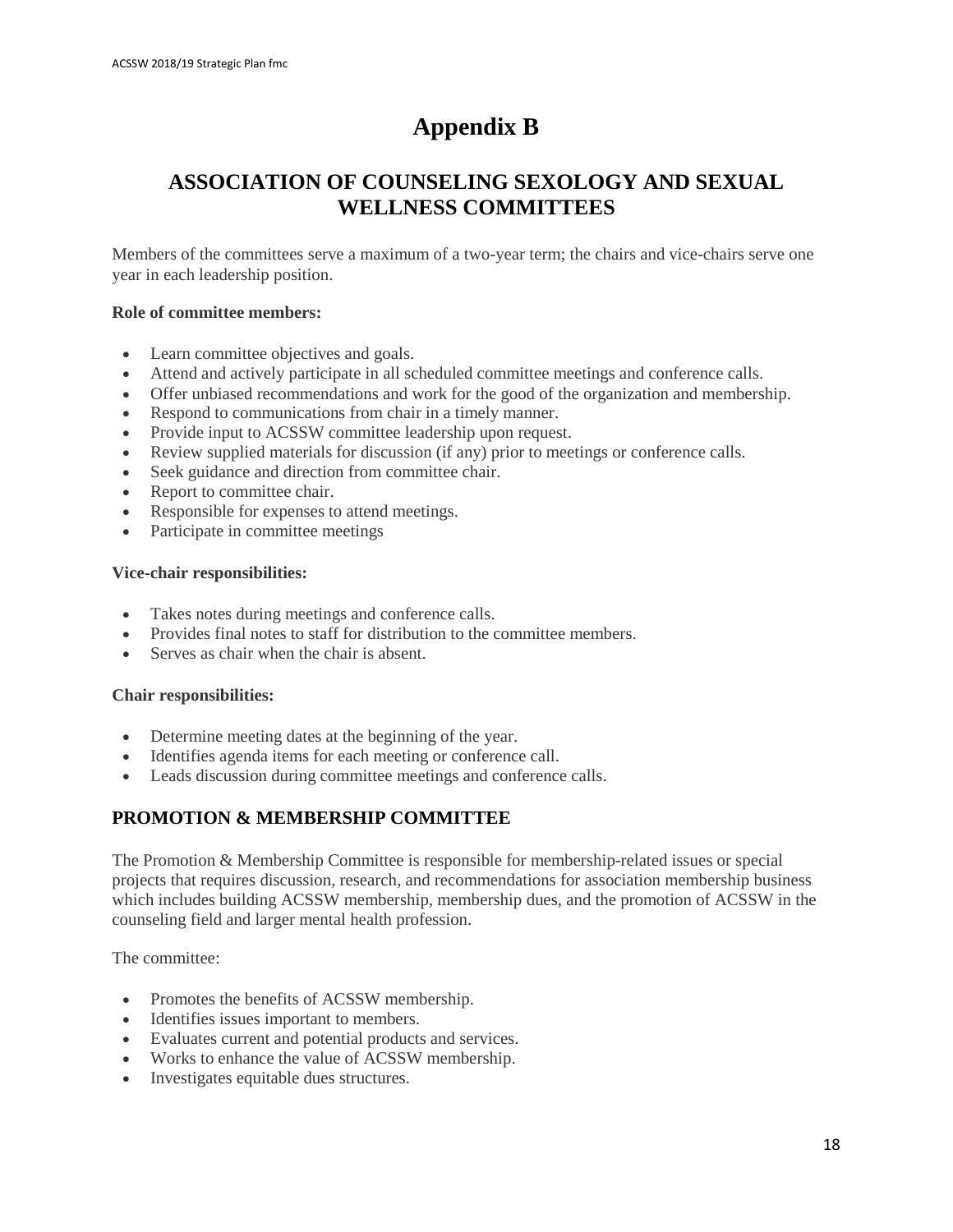#### **EDUCATION & TRAINING COMMITTEE**

The Education & Training Committee is a committee which shall develop, implement, and report on educational programs for ACSSW which include webinars, seminars, basic, intermediate, and advanced sessions, or special projects.

The committee:

- Supports the ACSSW mission of providing educational programming for professional counselors and mental health professionals related to sexuality and sexual wellness.
- Ensures educational programming sponsored by ACSSW adheres to the mission and vision of the association.
- Develops clinical certifications for licensed counselors, potentially to include, Counseling Sexologist, Sexual Wellness Counselor, and Sexual Wellness Educator

#### **RESEARCH & SCHOLARSHIP COMMITTEE**

The Research & Scholarship Committee shall set overall policy, provide guidance, plan development, and encourage excellence of research and scholarship in sexuality as it relates to the counseling profession.

The committee:

- Supports and promotes research and scholarship on issues related to sexuality and sexual wellness.
- Shall oversee the Journal of Counseling Sexology and Sexual Wellness.
- Develop and promote sexuality competencies for the counseling profession.

#### **SOCIAL JUSTICE & ADVOCACY COMMITTEE**

The Social Justice & Advocacy Committee is responsible for providing organizational leadership related to issues of social justice as it pertains to sexuality and sexual wellness. This committee is responsible for providing leadership in ACSSW related to advocating for issues of sexuality both within the counseling profession and the wider communities. Sexual rights include the right of all persons, free of coercion, discrimination and violence, to:

- the highest attainable standard of sexual health, including access to sexual and reproductive health care services;
- seek, receive and impart information related to sexuality;
- sexuality education;
- respect for bodily integrity;
- choose their partner;
- decide to be sexually active or not;
- consensual sexual relations:
- consensual marriage;
- decide whether or not, and when, to have children; and
- pursue a satisfying, safe and pleasurable sexual life.

The committee: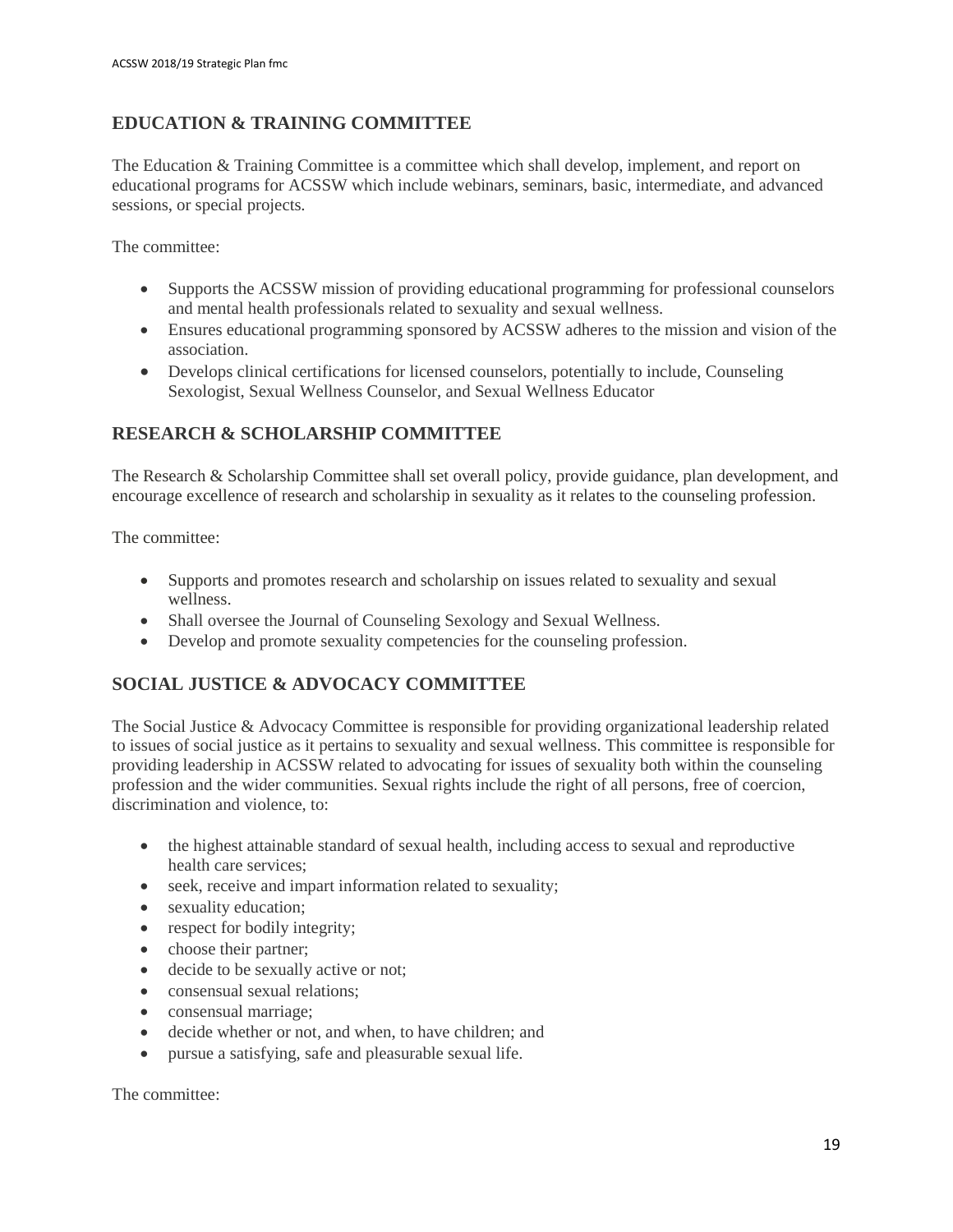- Shall monitor current and upcoming social justice issues related to concerns of discrimination based on sexuality.
- Shall initiate action providing support for sexually minoritized groups who experience discrimination.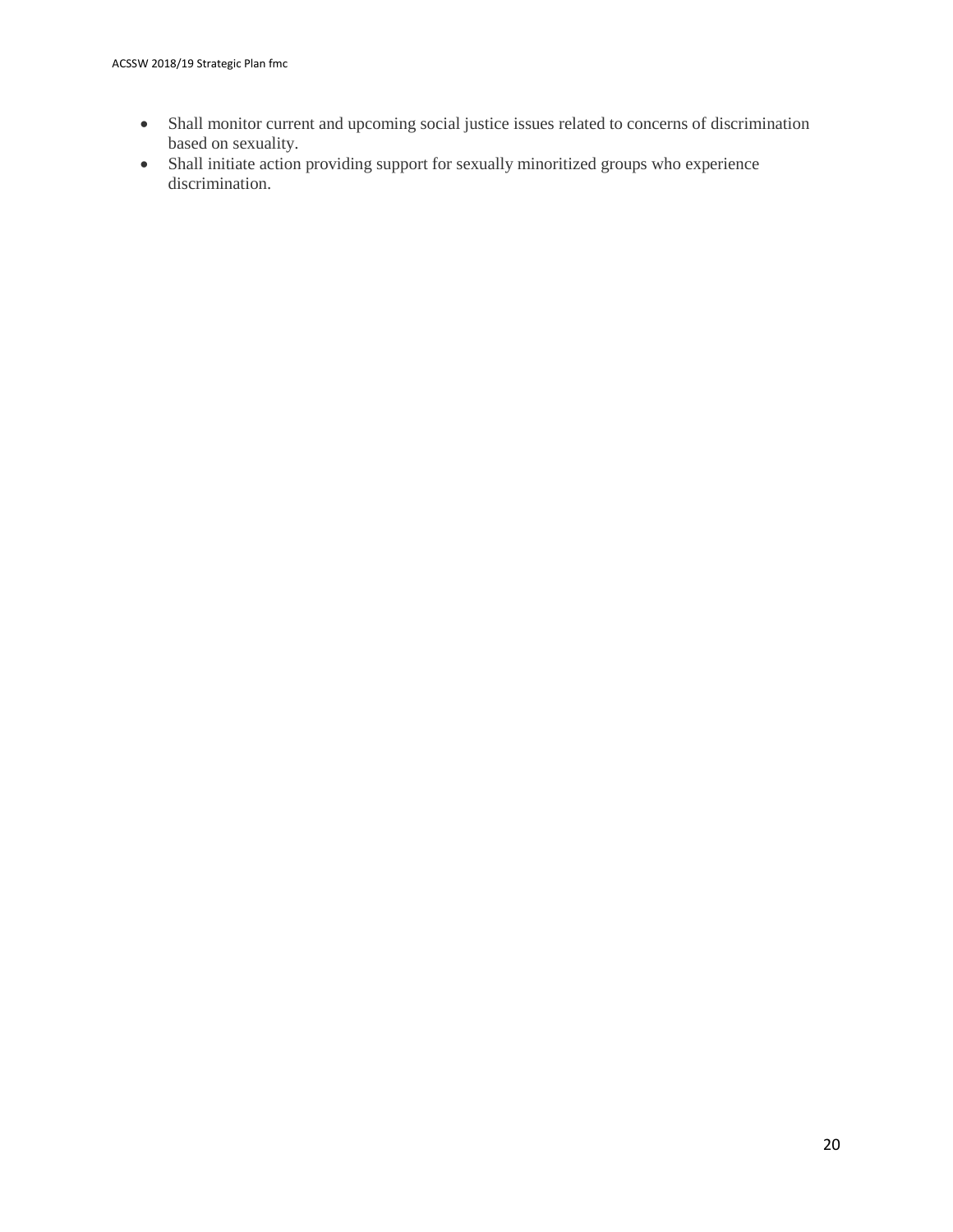## **APPENDIX C**

# **Operating Budget and Financial Reports**

# **ACSSW 2018 Financial Statement**

**Treasurer: Melissa Vandenburg Time Period: 2018**

| <b>Revenue</b>                   |                |                  |
|----------------------------------|----------------|------------------|
| Membership Dues                  |                |                  |
| <b>Donations</b>                 | \$200.00       |                  |
| <b>Net Sales</b>                 |                | \$200.00         |
|                                  |                |                  |
|                                  |                |                  |
| <b>Expenses</b>                  |                |                  |
| Advertising                      |                |                  |
| <b>Bank Charges</b>              |                |                  |
| Insurance                        |                |                  |
| Interest                         |                |                  |
| Legal and Professional Fees      |                |                  |
| Licenses and Fees                |                |                  |
|                                  | \$175.00       |                  |
| <b>Miscellaneous</b>             | (Newsletter)   |                  |
| Office Expense                   |                |                  |
| Postage                          |                |                  |
| Supplies                         |                |                  |
| Telephone                        |                |                  |
| Travel                           |                |                  |
| <b>Utilities</b>                 |                |                  |
| Vehicle Expenses                 |                |                  |
| <b>Total Expenses</b>            |                | $\overline{0}$   |
| <b>Net Operating Income</b>      |                | \$25.00          |
| <b>Grants &amp; Scholarships</b> |                |                  |
| <b>Grants Received</b>           | $\mathbf 0$    |                  |
| <b>Scholarship Donations</b>     | $\overline{0}$ |                  |
| <b>Total Other Income</b>        |                | $\boldsymbol{0}$ |
|                                  |                |                  |
| Net Income (Loss)                |                |                  |